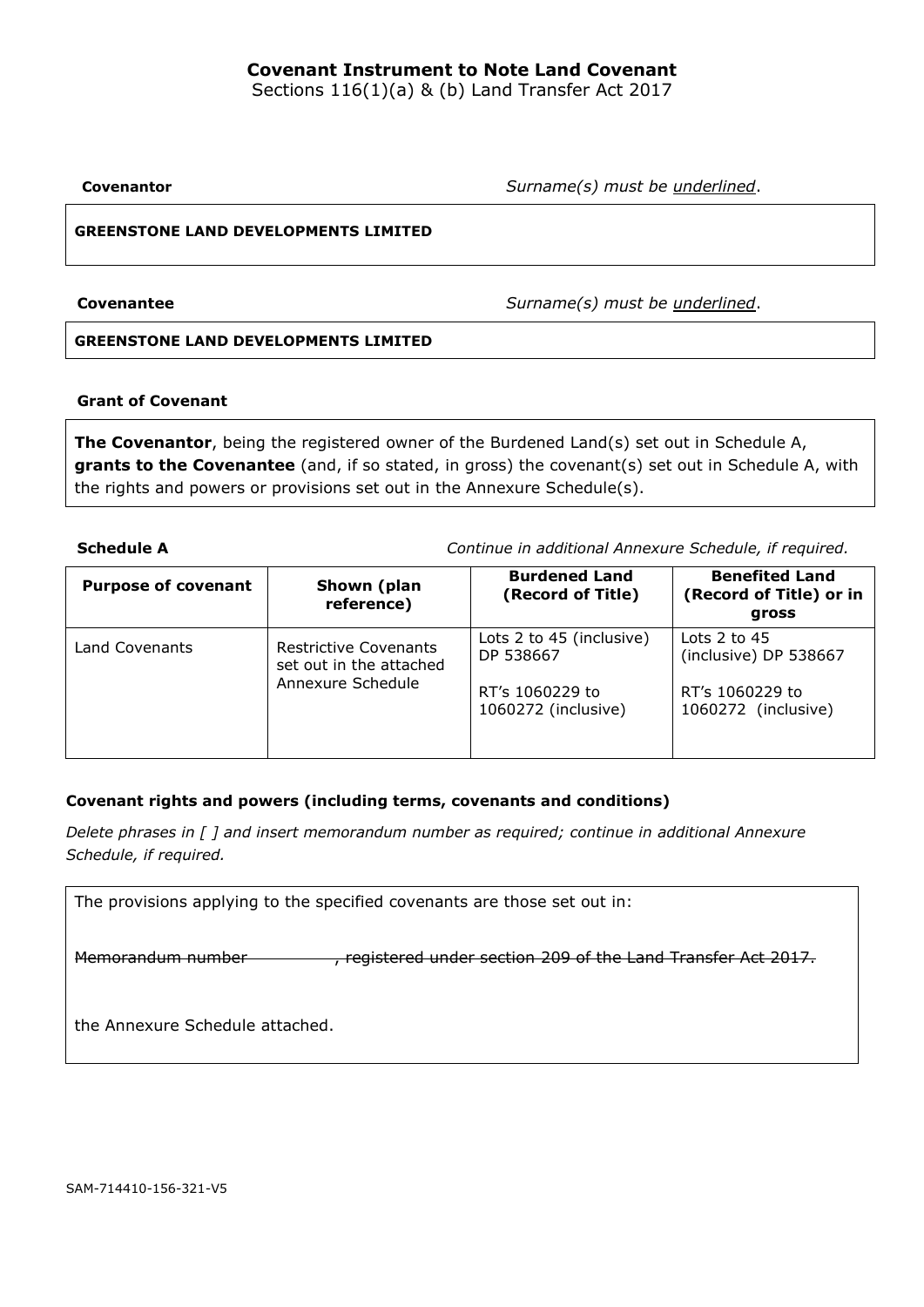## **Insert type of instrument**

Covenant Instrument to note Land Covenant

Dated **Page 2 of 15 Pages** Page 2 of 15 Pages

*Continue in additional Annexure Schedule, if required.*

## **Land Covenants**

## 1. **Definitions and Interpretation**

## 1.1 **Definitions**

(a) In this Instrument:

"Basement Garage" means an underground garage constructed below a Lot's original finished ground level which must be a double garage as a minimum.

"Building Line" means a line parallel to a right of way and/or road frontage boundary at a width of 3.0 metres from such right of way and/or road frontage.

"Concept Plans and Specifications" means as a minimum:

(a) a site plan showing the location of the residential dwelling, any other buildings or structures and fencing to be constructed on the Lot;

(b) building elevations;

(c) external design specifications of the residential dwelling and any other buildings including cladding, finishing & roofing materials;

(d) Floor area (m2) of the residential dwelling (including garaging) to be constructed on the Lot; and

(e) The external colour scheme of the residential dwelling and any other buildings.

"Instrument" means this Covenant Instrument to Note Land Covenant creating the land covenants.

"Land" means all the land contained in record of title 815156 or its successor title(s).

"Local Authority" means the Hastings District Council or any successor.

"Lot" or "Lots" means a lot or lots described in Schedule A as the Burdened Land and the Benefited Land.

"Plan" means Deposited Plan No 538667 (Hawke's Bay Registry).

"Resource Consent" means RMA20190372 or any variation or new resource consent for further stages of the development.

"Side Boundary" means all Lot boundaries not fronting a road, right of way or access Lot.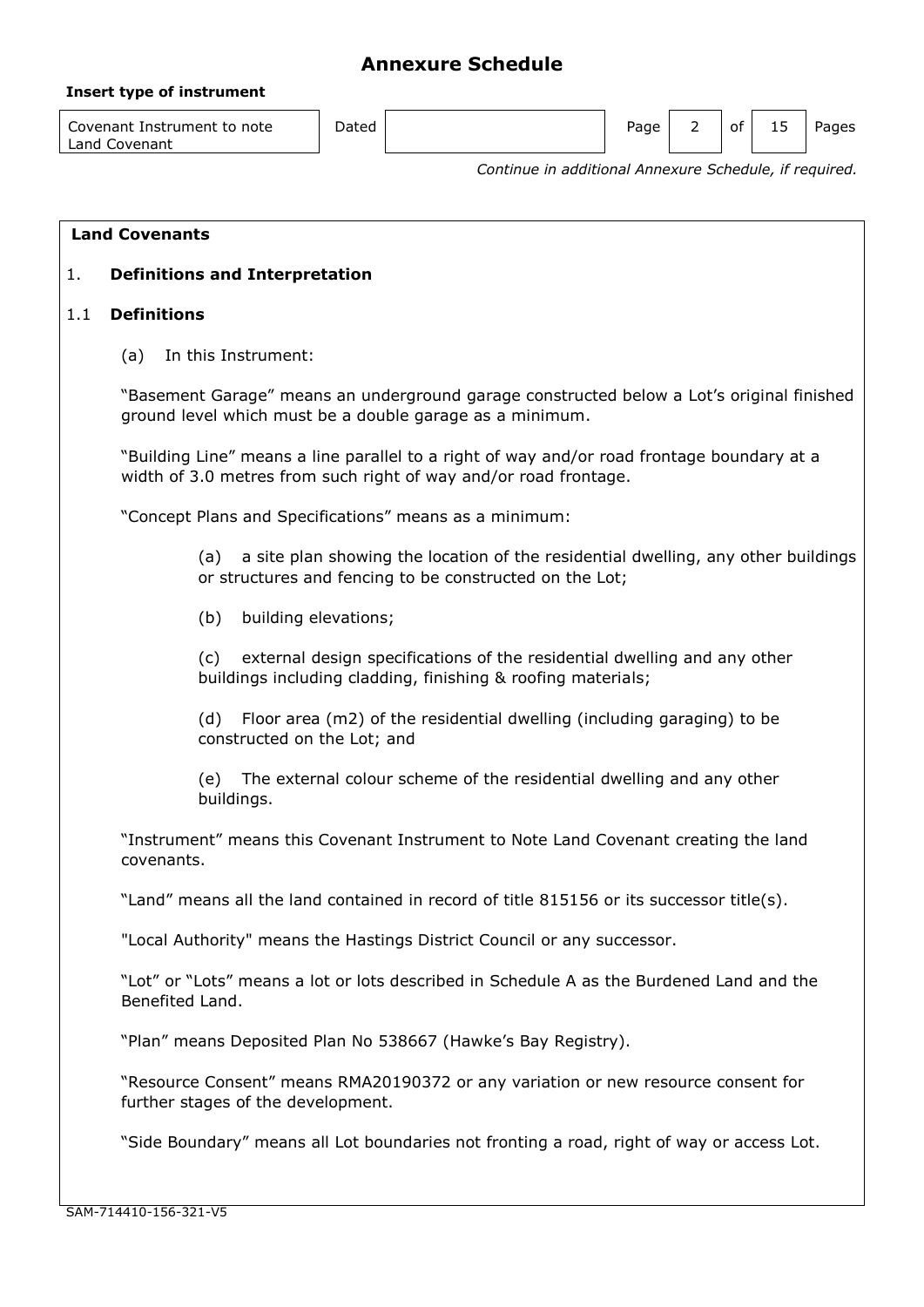### **Insert type of instrument**

Covenant Instrument to note Land Covenant

Dated **Page 3** of 15 Pages 2 of 15 Pages

*Continue in additional Annexure Schedule, if required.*

"Single Storey Residential Dwelling" means a residential dwelling (and all accessory buildings) designed for and occupied exclusively as one household unit for residential purposes only and restricted to and consisting of a single storey building(s) of no more than 6.4 metres above the ground level of the Lot at its highest point immediately prior to commencement of preparation for Works.

"Subdivision" means the subdivision and development to be undertaken by the Covenantee on the Land (or any successor titles) and pursuant to the Resource Consent or any variation or new resource consent for further stages of the development.

"Two Storey Residential Dwelling" means a two storied residential dwelling (and all accessory buildings) designed for and occupied exclusively as one household unit for residential purposes only.

"Works" means the undertaking of any work in relation to the residential dwelling, ancillary buildings and structures (including the construction and any alteration), all fencing (boundary and internal) and any site works or earthworks (including landscaping) of any nature whatsoever on a Lot.

# 1.2 **Interpretation**

- (a) In this Instrument words and expressions denoting the singular will include the plural.
- (b) The Covenantor and the Covenantee includes their successors, executors, administrators and permitted assigns (as the case may be).

# 2. **Introduction**

- 2.1 The Covenantee is the registered proprietor of the Land.
- 2.2 The Covenantee is intending to develop the Land into residential sections in a number of stages. Stage 1 of the development is a subdivision in accordance with the Resource Consent for the creation of residential.
- 2.3 It is the Covenantor's and Covenantee's intention that the Lots will be subject to a general scheme applicable to and for the benefit of each of the Lots, to the intent that a high standard subdivision will be enjoyed by the registered proprietors of the Lots, and that the owner/occupier for the time being of each of the Lots will be bound by the covenants set out in this Instrument as far as they affect each Lot, and that the owner/occupier for the time being of any Lot will be able to enforce the observance of such covenants by the owners or occupiers for the time being of any of the other Lots.

## 3. **Operative Clause**

3.1 The Covenantor for itself so as to bind each of the Lots, covenants and agrees with the Covenantee for the benefit of each of the Lots and each registered proprietor of the Lots from time to time that the Covenantor will always observe and perform all of the covenants set out in this Instrument to the end that each of the covenants will forever enure for the benefit of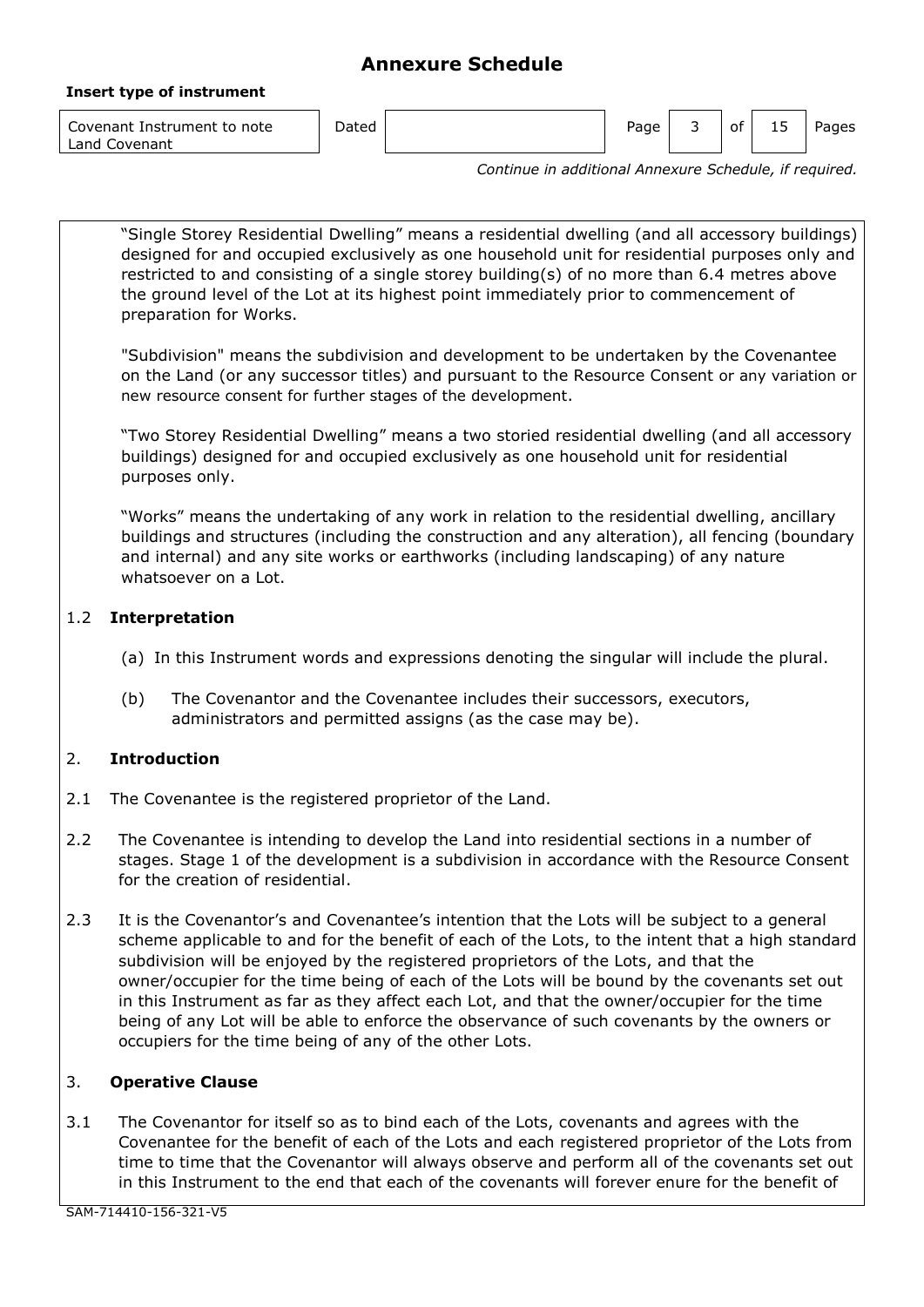| Covenant Instrument to note<br>Land Covenant | Dated | Page | οt | 15 | Pages |
|----------------------------------------------|-------|------|----|----|-------|
|                                              |       |      |    |    |       |

*Continue in additional Annexure Schedule, if required.*

the Lots. The covenants set out in this Instrument are subject to the provisions of any consent notices registered over a record of title to a Lot pursuant to s221 of the Resource Management Act 1991.

- 3.2 The Covenantee appoints Greenstone Land Developments Limited ("GLDL") or any successor to GLDL to be its agent for granting any consents or approvals, enforcing compliance with these covenants and receiving any consequent payments (including by way of interest or penalty), requiring remedy of any breach of these covenants or waiving any requirements contained in these covenants. In consideration of GLDL accepting the agency it shall be entitled to retain any consequent payments specified in these covenants (including by way of interest or penalty). GLDL may at its sole discretion may appoint a successor to GLDL. If GLDL ceases to exist and has not appointed a successor or is unable or unwilling to act in the matters contemplated by this clause then those rights shall fall to the owners from time to time of the Benefited Land.
- 3.3 For the purposes of clause 4 (Design & Consent) the Covenantee appoints GLDL or any successor to GLDL to be its agent for the purposes of consultation, examination and consideration for approval the matters specified in clause 4 for the fee referred to in clause 4. GLDL may at its sole discretion may appoint a successor to GLDL.
- 3.4 In the event of the Covenantee being unable or unwilling to complete the consultation, examination and consideration for approval of the matters specified in clause 4, the Covenantor may submit its plans to the Local Authority or any other body having jurisdiction as part of an application for a building consent. The approval of the Covenantor's plans will then be deemed to be the issue of the building consent by the relevant body for construction of the relevant Works in accordance with the plans and otherwise in compliance with these covenants.

## 4. **Building Covenants**

**Insert type of instrument**

## **Design & Consent**

4.1 The Covenantor must provide the Concept Plans and Specifications (which must be prepared by a registered architect or member of Architectural Designers New Zealand (Inc) or the Design Association of New Zealand or other organisation approved by the Covenantee and who must be suitably experienced in the design of the proposed works) to the Covenantee and obtain the Covenantee's written approval to the Concept Plans and Specifications before commissioning any final plans or specifications for any Works, making any application under clause 4.2 in respect of such Works or commencing any such Works provided that such approval will not be unreasonably withheld or delayed provided that Concept Plans and Specifications comply with the requirements of the covenants contained in this Instrument and provided that no two or more residential dwellings will be of the same or significantly similar design (in the reasonable opinion of the Covenantee) for which the Covenantee will be entitled, at its sole discretion, to withhold its approval required in accordance with this clause.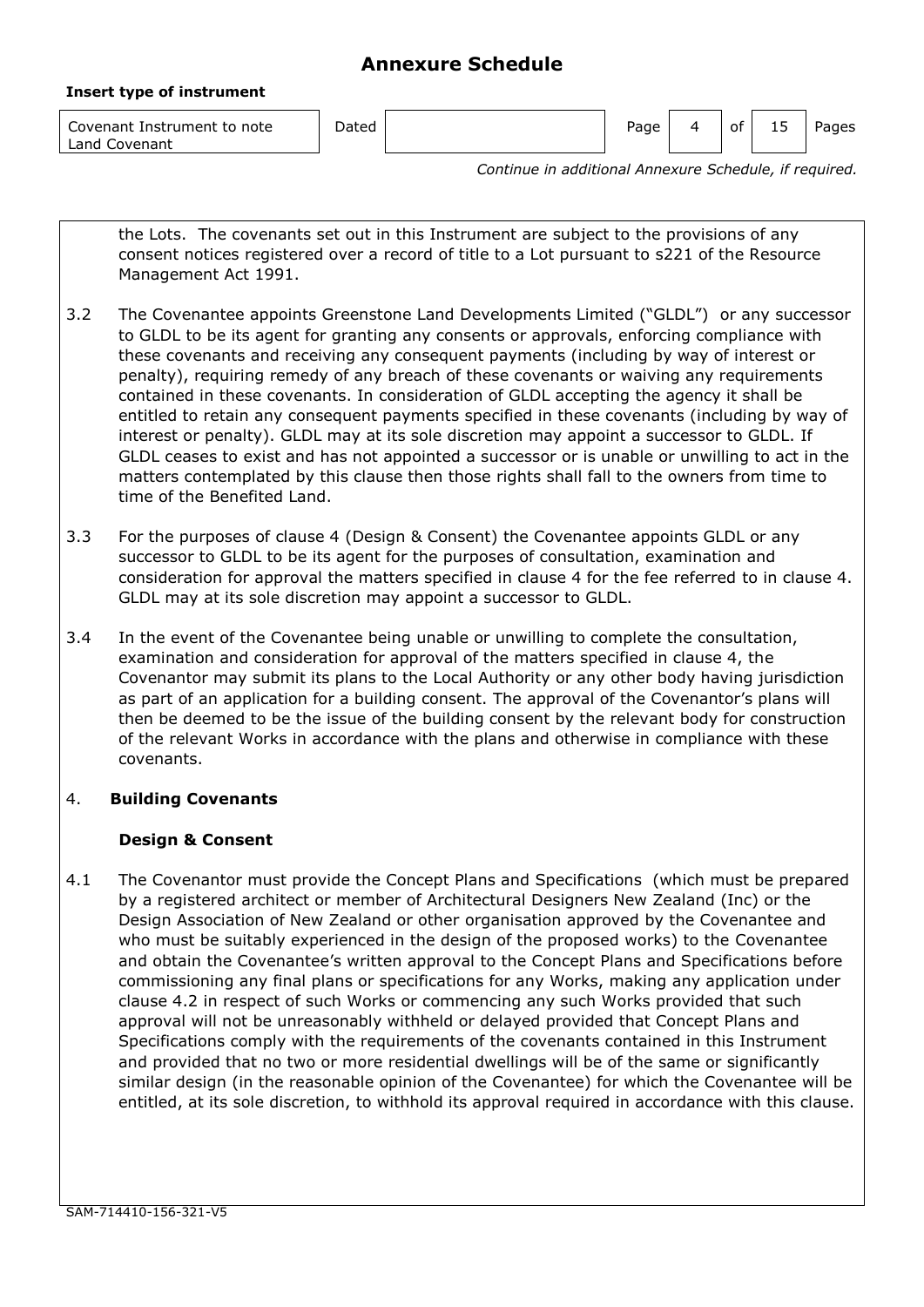| Insert type of instrument                    |                                                        |  |      |  |    |    |       |  |
|----------------------------------------------|--------------------------------------------------------|--|------|--|----|----|-------|--|
| Covenant Instrument to note<br>Land Covenant | Dated                                                  |  | Page |  | of | 15 | Pages |  |
|                                              | Continue in additional Annexure Schedule, if required. |  |      |  |    |    |       |  |

|     | The Covenantor will pay a \$800.00 (including GST) fee for the Covenantee's approval of plans<br>and specifications for the Works and a further fee of \$275.00 (including GST) for any<br>subsequent variation to or further submissions in respect of such plans or specifications.                                                                                                                                                                                                                                                                                                                                                                                                    |  |
|-----|------------------------------------------------------------------------------------------------------------------------------------------------------------------------------------------------------------------------------------------------------------------------------------------------------------------------------------------------------------------------------------------------------------------------------------------------------------------------------------------------------------------------------------------------------------------------------------------------------------------------------------------------------------------------------------------|--|
|     | If the Covenantor requests a specific waiver to the covenants in its application for<br>the Covenantee's approval under this clause, the Covenantee will be under no obligation to<br>grant or consider such a request and the provisions of clause 11 will apply.                                                                                                                                                                                                                                                                                                                                                                                                                       |  |
| 4.2 | The Covenantor must obtain all necessary consents and permits from the Local Authority<br>before undertaking any Works on a Lot.                                                                                                                                                                                                                                                                                                                                                                                                                                                                                                                                                         |  |
| 4.3 | The Covenantor when undertaking any Works will:                                                                                                                                                                                                                                                                                                                                                                                                                                                                                                                                                                                                                                          |  |
|     | comply with any applicable consents, permits, Local Authority requirements, conditions<br>(a)<br>of the Resource Consent or any variation and any consent notice registered on the title<br>to the Lot pursuant to section 221 of the Resource Management Act 1991;                                                                                                                                                                                                                                                                                                                                                                                                                      |  |
|     | comply with good industry building and engineering standards and with the covenants<br>(b)<br>contained in this Instrument.                                                                                                                                                                                                                                                                                                                                                                                                                                                                                                                                                              |  |
| 4.4 | The Covenantor acknowledges that approval by the Covenantee of the Concept Plans and<br>Specifications under clause 4.1 does not imply any warranty by the Covenantee that:                                                                                                                                                                                                                                                                                                                                                                                                                                                                                                              |  |
|     | (a) the proposed residential dwelling may utilise existing services;                                                                                                                                                                                                                                                                                                                                                                                                                                                                                                                                                                                                                     |  |
|     | (b) the proposed residential dwelling will comply with Local Authority requirements;                                                                                                                                                                                                                                                                                                                                                                                                                                                                                                                                                                                                     |  |
|     | the proposed siting of the residential dwelling is not affected by the location of existing<br>(c)<br>services;                                                                                                                                                                                                                                                                                                                                                                                                                                                                                                                                                                          |  |
|     | the proposed siting of the residential dwelling complies with the Local Authority's bulk<br>(d)<br>and location requirements;                                                                                                                                                                                                                                                                                                                                                                                                                                                                                                                                                            |  |
|     | (e) the location of the egress on the Concept Plans and Specifications is in accordance with<br>the Local Authority's requirements as to public roads.                                                                                                                                                                                                                                                                                                                                                                                                                                                                                                                                   |  |
| 4.5 | The Covenantor must not allow or permit any deviation from the Concept Plans and<br>Specifications approved under clause 4.1 without prior written consent of the Covenantee.                                                                                                                                                                                                                                                                                                                                                                                                                                                                                                            |  |
| 4.6 | The Covenantor must erect either one new Single Storey Residential House or one new Two<br>Storey Residential House on Lots 12 to 21 but will not erect or permit to remain on any other<br>Lot any building other than one new Single Storey Residential House or other single storey<br>garage or accessory buildings. The Covenantor acknowledges that the Covenantee does not<br>give any warranty that the Covenantor will have the ability to erect a Two Storey Residential<br>House on a Lot and this will be subject to the Local Authority rules and regulations applicable<br>and approvals required at the time of applying for a building consent. Any residential dwelling |  |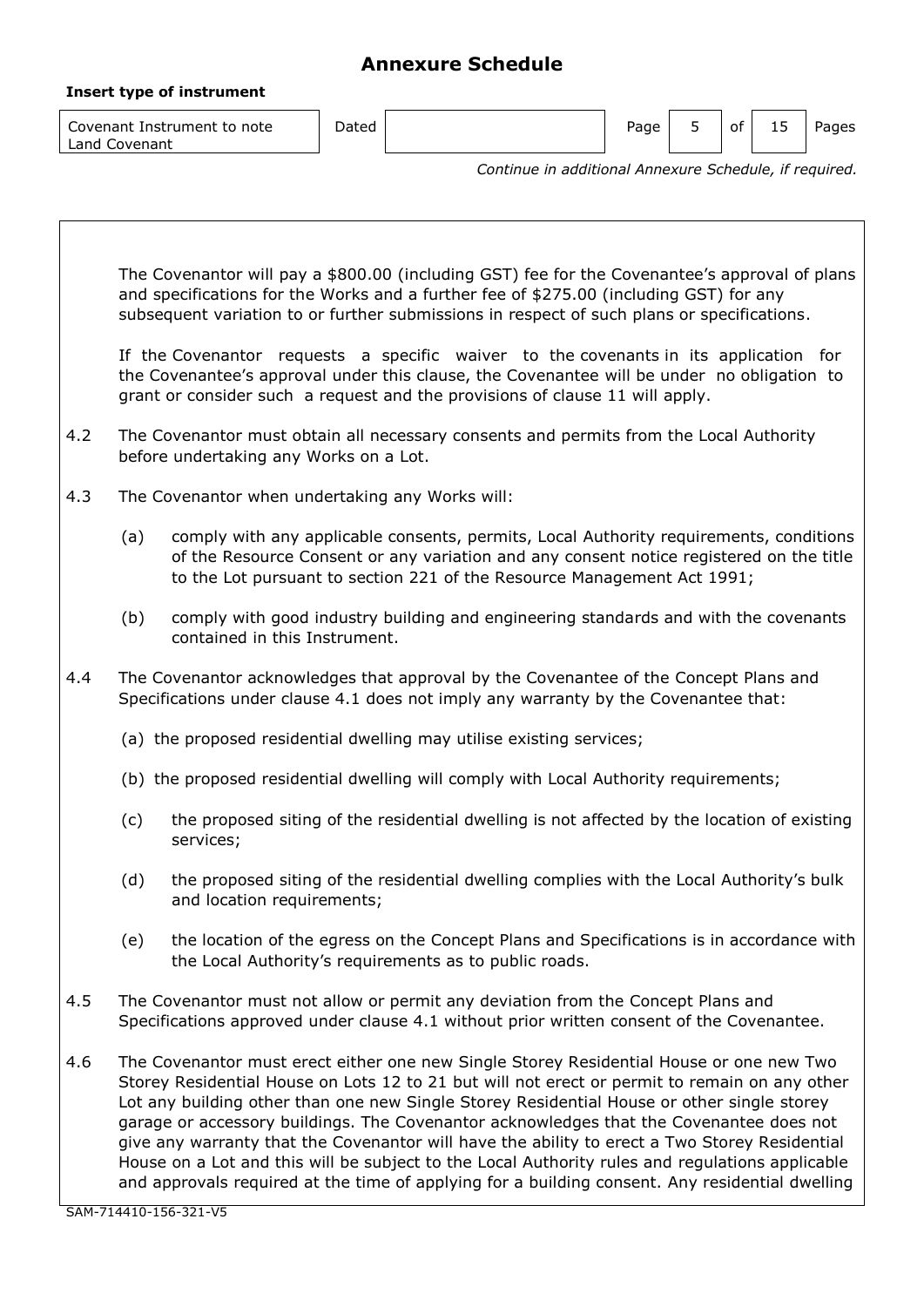| Covenant Instrument to note<br>Land Covenant | ⊃ated | Page | 0t | 15 | Pages |
|----------------------------------------------|-------|------|----|----|-------|

*Continue in additional Annexure Schedule, if required.*

must have a floor area of not less than 185m2 (including garaging) but excluding accessory buildings, carport, decking, cloisters or roof overhang, provided however: (a) The minimum average cost per square metre (materials and construction) for the residential dwelling, garaging and decking will not be less than \$2,500.00 including GST, provided that this rate will be adjusted over time by reference to the increase in the Consumer Price Index from the date of this Instrument and the date that the plans are submitted for approval. (b) The Covenantor may subject to this clause 4.6 and clause 4.13 also erect a garage and other accessory buildings or structures ancillary to the residential dwelling provided that they are designed to be in keeping with the residential dwelling. (c) No residential dwelling, accessory building or other structure shall be built between the Building Line and any road or right of way. 4.7 The Covenantor will ensure that any Single Storey Residential Dwelling or Two Storey Residential Dwelling to be constructed on any Lot: (a) Will not have less than 75% of the exterior cladding consisting of any of the following materials: (i) Kiln fired brick; (ii) Solid plaster or a textured plaster finish; (iii) Block stone or natural timber; (iv) Timber board & batten (flat panel or timber effect fibre cement products are not permitted) (v) Pre-primed fibre cement weatherboards with a maximum finished width not more than 180mm; or (vi) Any other exterior cladding material for which the Covenantor has first obtained the Covenantee's consent in writing. (b) Will have roofs that are constructed using inert roofing materials such as Colourcote or Coloursteel, or using different roofing material or roof treatment (e.g. painting with non-metal based paints) that will achieve an equivalent performance standard in terms of release of metal contaminants. (c) Will not have flat panel fibre cladding or metal cladding on more than 10% of the exterior wall cladding surface area.

**Insert type of instrument**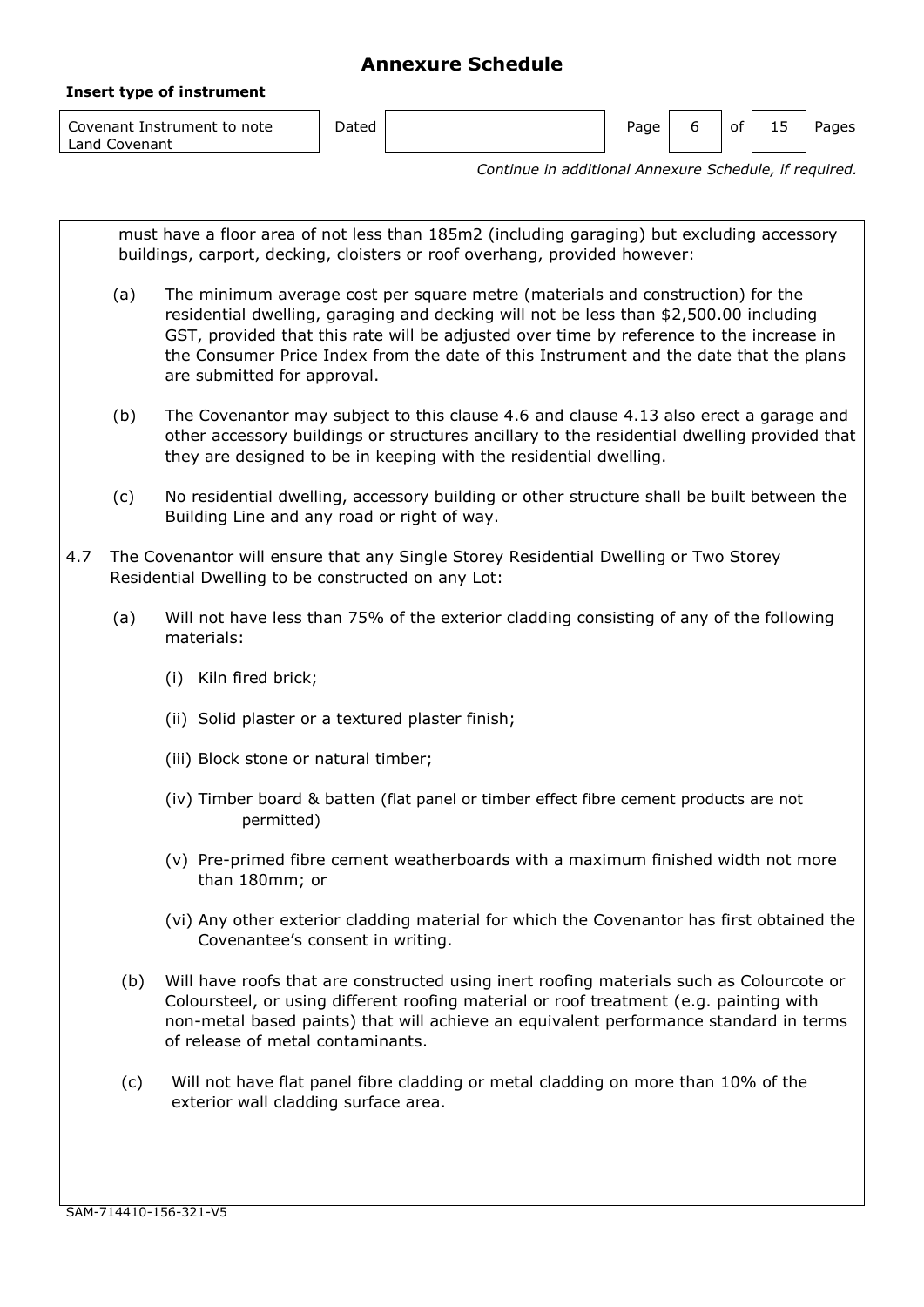| Insert type of instrument |  |
|---------------------------|--|
|---------------------------|--|

| Covenant Instrument to note<br>Land Covenant | Dated |  | Page |  | ot | -- | Pages |
|----------------------------------------------|-------|--|------|--|----|----|-------|
|----------------------------------------------|-------|--|------|--|----|----|-------|

*Continue in additional Annexure Schedule, if required.*

| 4.8  |                                                                                                                                                                                                                                                                                                                                                                                                                             | The Covenantor must at the same time as constructing a residential dwelling on the Lot:                                                                                                                                                                                     |  |  |  |  |  |  |
|------|-----------------------------------------------------------------------------------------------------------------------------------------------------------------------------------------------------------------------------------------------------------------------------------------------------------------------------------------------------------------------------------------------------------------------------|-----------------------------------------------------------------------------------------------------------------------------------------------------------------------------------------------------------------------------------------------------------------------------|--|--|--|--|--|--|
|      | (a)                                                                                                                                                                                                                                                                                                                                                                                                                         | construct an underground wastewater step tank (wastewater treatment and pump<br>components, including its electronic control system) on the Lot with the following<br>minimum requirements:                                                                                 |  |  |  |  |  |  |
|      |                                                                                                                                                                                                                                                                                                                                                                                                                             | a minimum 5,100 litre tank split into 2 chambers of a minimum 1,800 litres for the<br>(i)<br>filtered effluent chamber and 3,300 litres for the septic tank chamber;                                                                                                        |  |  |  |  |  |  |
|      |                                                                                                                                                                                                                                                                                                                                                                                                                             | (ii) the step tank must be installed with a progressive gravity grinder pump with<br>maximum head of 73m;                                                                                                                                                                   |  |  |  |  |  |  |
|      |                                                                                                                                                                                                                                                                                                                                                                                                                             | (iii) 3 x off, on float switches being Pump off, Pump on and high level alarm;                                                                                                                                                                                              |  |  |  |  |  |  |
|      |                                                                                                                                                                                                                                                                                                                                                                                                                             | (iv) Universal Pump Controller with Audible and Visual Controller Alarms (6) including a)<br>high level, b) max Run time, c) low voltage (brown out), d) no current, e) high<br>current & f) pump fault.                                                                    |  |  |  |  |  |  |
|      |                                                                                                                                                                                                                                                                                                                                                                                                                             | The Covenantor must at all times hold a manual for the system with a detailed<br>description of its operation and maintenance.                                                                                                                                              |  |  |  |  |  |  |
|      | install on the Lot a solar power system with as a minimum a 6kW Inverter, $15 \times 400W$<br>(b)<br>solar panels on residential dwelling's roof or similar, and 10 kWh battery storage within<br>the residential dwelling and/or garage. The solar panels used must be all black to<br>maintain a consistent aesthetic scheme. All of the specified equipment must be from a<br>tier 1 manufacturer as rated by Bloomberg. |                                                                                                                                                                                                                                                                             |  |  |  |  |  |  |
| 4.9  |                                                                                                                                                                                                                                                                                                                                                                                                                             | The Covenantor will not relocate onto the Lot any transportable building or structures whether<br>new, used or recycled.                                                                                                                                                    |  |  |  |  |  |  |
| 4.10 |                                                                                                                                                                                                                                                                                                                                                                                                                             | Builders sheds or such other buildings or structures that are required during the course of the<br>construction and erection of any building may be placed on the Lot but must be removed on<br>completion of construction or relocation.                                   |  |  |  |  |  |  |
| 4.11 |                                                                                                                                                                                                                                                                                                                                                                                                                             | The Covenantor will not use any second hand or recycled materials in the construction or<br>exterior finish of any building without the prior written consent of the Covenantee.                                                                                            |  |  |  |  |  |  |
|      |                                                                                                                                                                                                                                                                                                                                                                                                                             | 4.12 The Covenantor must not:                                                                                                                                                                                                                                               |  |  |  |  |  |  |
|      | (a)                                                                                                                                                                                                                                                                                                                                                                                                                         | erect any flats or other dwelling units which may be subject to a cross lease or<br>registration under the Unit Titles Act 1972;                                                                                                                                            |  |  |  |  |  |  |
|      | (b)                                                                                                                                                                                                                                                                                                                                                                                                                         | erect any secondary dwelling e.g. granny flat or sleepout.                                                                                                                                                                                                                  |  |  |  |  |  |  |
| 4.13 |                                                                                                                                                                                                                                                                                                                                                                                                                             | The Covenantor must construct either a fully enclosed garage that is attached to the<br>residential dwelling or a basement garage constructed below a Lot's original finished ground<br>level. The garage must be a double garage as a minimum and must be completed at the |  |  |  |  |  |  |
|      |                                                                                                                                                                                                                                                                                                                                                                                                                             | SAM-714410-156-321-V5                                                                                                                                                                                                                                                       |  |  |  |  |  |  |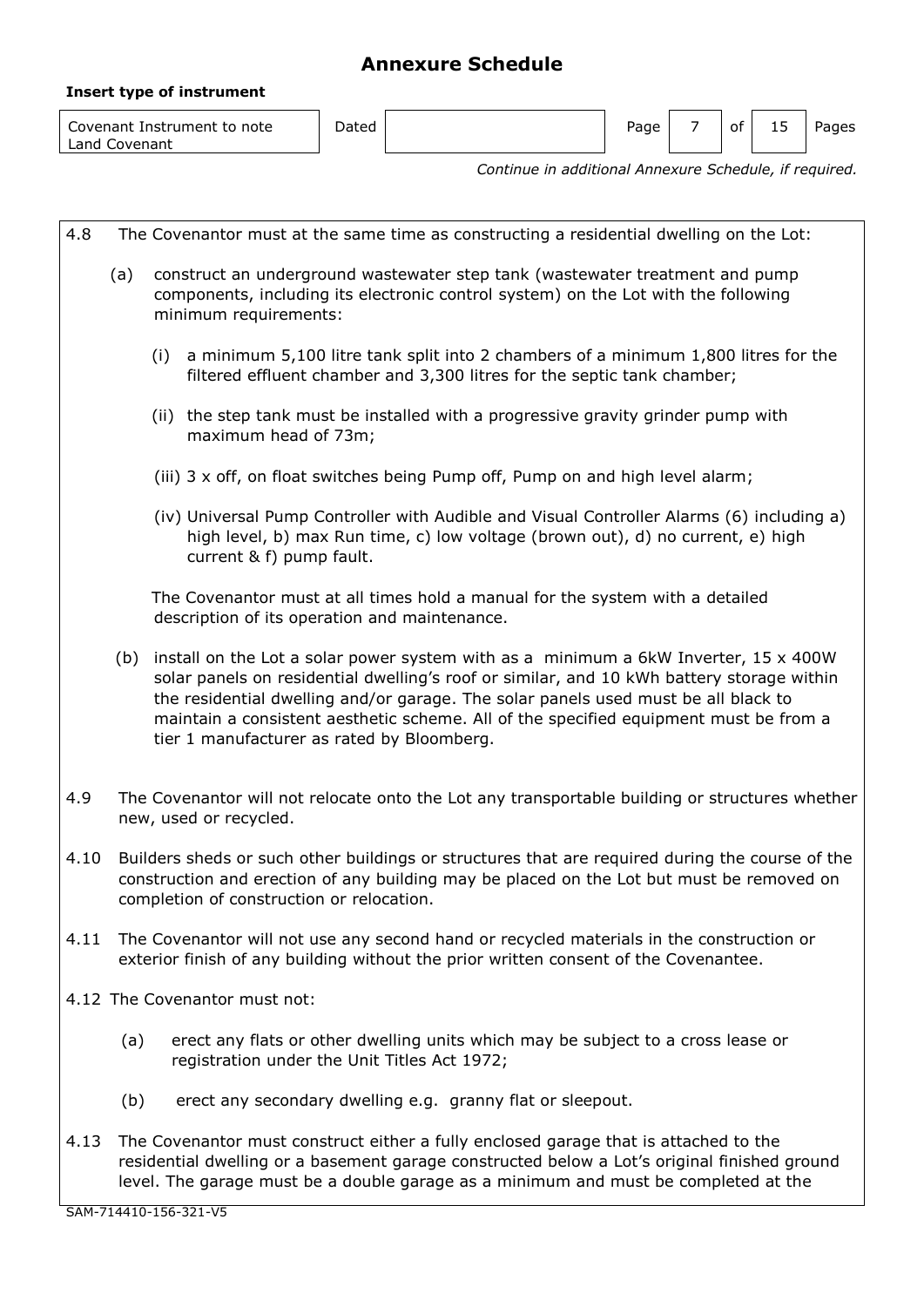| Covenant Instrument to note<br>$L$ and $\Gamma$<br>Covenant | Dated | Page | οt | ל 1 | Pages |
|-------------------------------------------------------------|-------|------|----|-----|-------|

*Continue in additional Annexure Schedule, if required.*

same time as the construction of the residential dwelling and be in the same or similar type of materials.

- 4.14 The Covenantor will complete at its cost all service connections (including power supply and telecommunications) required in the Lot from the point of supply to any building. The connections will be laid underground.
- 4.15 All driveways, paths or hardstand parking areas are to be constructed of dust free permanent materials and placed where shown in accordance with the Covenantor's accepted plans.
- 4.16 The Covenantor will not erect any boundary fence of quality not less than that equal to a specimen type of fence 1-5 (inclusive) described in the Second Schedule to the Fencing Act 1978 provided that (subject to any consent notices registered against a Lot pursuant to section 221 of the Resource Management Act 1991):
	- (a) Any Side Boundary fence must not exceed 0.5 metres in height within the Building Line but otherwise must not exceed 1.8 metres in height.
	- (b) Subject to (a) above no fence shall be erected within the Building Line unless the fence is architecturally designed but in any event such fence shall not be greater in height than 1.0 metre and constructed of similar materials to that of the exterior cladding of the residence shown at the time the purchaser obtains the Covenantee's plan acceptance in terms of clause 4.3
	- (c) Notwithstanding any other provision, lots 36 39 will be permitted to construct fencing or have vegetation at a height of no greater than 1.8 metres within the area that is between 0.5 metres to 1.5 metres from the boundary in common with a right of way. No fencing or vegetation (other than grass and small shrubs or less than 0.5 metre in height) will be permitted within 0.5 metres a right of way boundary.
	- (d) All fencing shall have a concrete footing on both sides of the fence that is within the ground and not above the existing natural ground level (as determined by reference to the original ground level on the neighbouring Lot adjacent to fencing) as defined by the as built contour data.
	- (e) Concrete footings above ground will not be accepted, particularly within the area between the Building Line and any road or right of way.
	- (f) If a fence is erected on top of a retaining wall then the height of that retaining wall shall be deemed to be included in the height of the fence for the purposes of the restrictions contained in these covenants.
	- (g) Fencing of Lots on boundaries with an open space zone need to comply with the following: if the fence is built on or with the 5 metres of the boundary of the open space zone it shall be either a 1.2 metre high picket fence, in accordance with figure 8.1 NZS4404:2004, or a 1.2 metre – 1.8 metre high open style steel pool fence, galvanised and powder coated, or an alternative design agreed to by the Environmental Consents Manager, Hastings District Council.

**Insert type of instrument**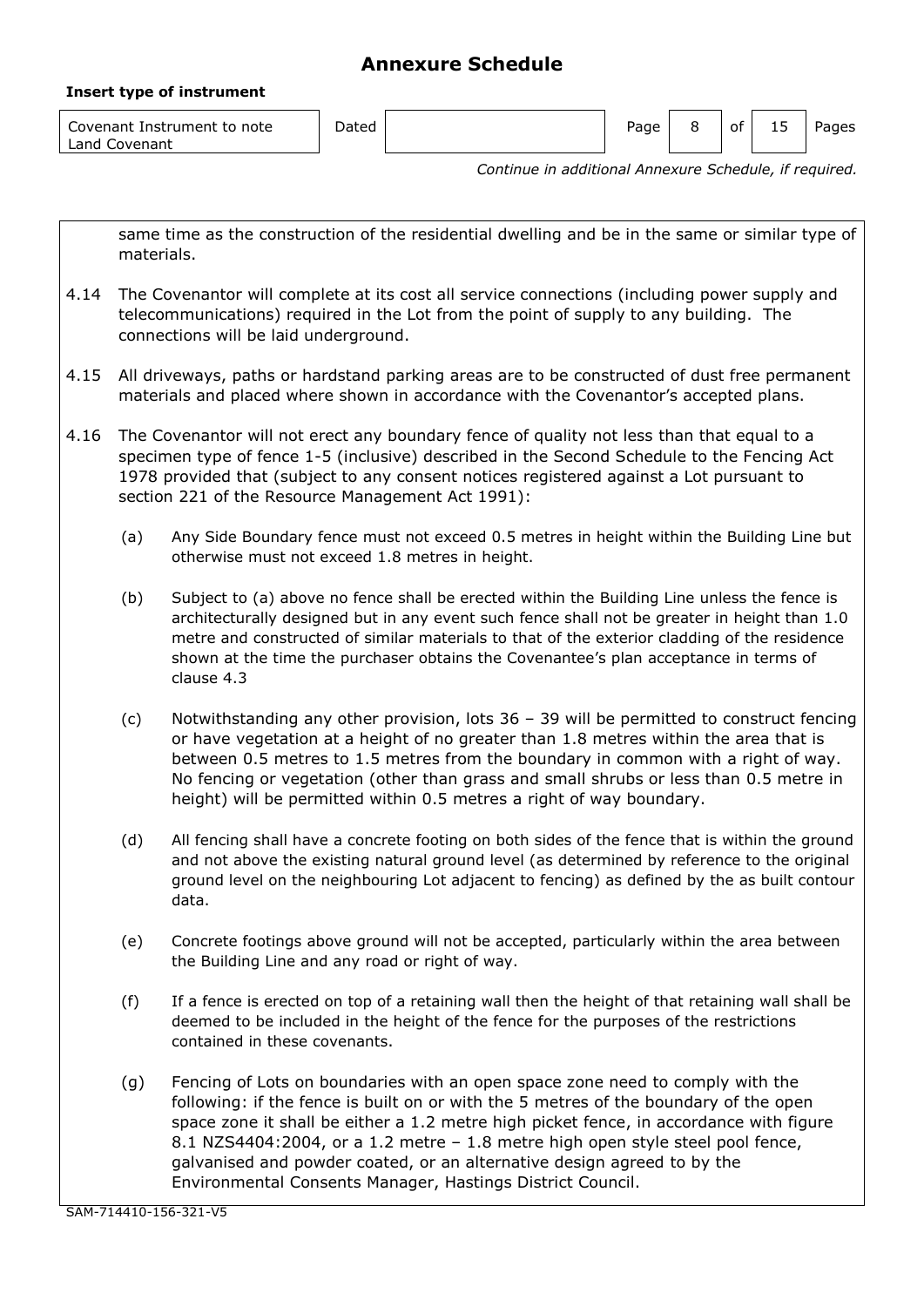**Insert type of instrument**

Covenant Instrument to note Land Covenant

Dated **Page 1 of 15 Pages** Page 1 Pages Pages Pages Pages Pages Pages Pages

*Continue in additional Annexure Schedule, if required.*

- (h) Fences of front boundaries of Lots are limited to 0.5 metre in height within 3 metres of the front boundary. Fences can have a maximum height of up to 1.5 metre where they are located between 3 metres – 5 metres from the front boundary. The maximum height of any fence located more than 5 metres from the front boundary is 1.8 metres.
- 4.17 All exterior lighting will be designed and erected in order to minimise light spill that affects the night sky and otherwise minimise any interference or a nuisance to the land owners of the other Lots.
- 4.18 Where garage doors face the street frontage, the garage must not extend forward of the front facade of the residential dwelling. A garage door facing a street frontage must be no greater than 45 per cent of the width of the front facade of the residential dwelling. The Covenantee will provide a reasonable waiver to this covenant for any Lots with narrow frontage.
- 4.19 vehicle crossings onto a Lot shall not exceed 2.8 metres in width (excluding the entrance splay), must generally follow the swale profile, and must be recessive in colour (, asphalt, exposed – aggregate or dark colour concrete).

# **Construction Works Requirements**

- 4.20 Prior to commencing any Works on the Lot the Covenantor will construct:
	- (a) either a temporary orange netting construction fence or temporary metal netting fence around the perimeter of the Lot as part of its health & safety plan for the construction and notify GLDL and no Works must be undertaken on the Lot until GLDL has inspected and approved the fence;
	- (b) An all weather crossing for the purpose of avoiding unsightly mud and rubbish being deposited onto any road. The access crossing will consist of not less than 200 millimetres thick river metal where it crosses the berms (if any) and will be not less than 3.5 metres wide and will be laid from the kerb of the road to the Building Site. Except where the access is not to be used as part of the driveway to the Lot the access crossing will, on completion of the construction of the residential dwelling on the Lot, be removed by the Covenantor and the surface of the ground will be restored to its condition immediately prior to the laying of the access crossing.
	- (c) A mud free hardstand loading pad for a distance of 5 metres from the boundary of the Lot into the Lot and with a minimum width of 3.5 metres.

In constructing the access crossing and loading pad the Covenantor will ensure that no damage is caused to any existing berms.

- 4.21 During construction the Covenantor (its employees, contractors) shall only occupy the Lot the Covenantor owns and shall not use any adjoining Lot or land for storage (including storage of rubbish), access, car parking or earthworks.
- 4.22 When undertaking any Works or subsequent improvements on the Lot, the Covenantor will ensure that all construction materials and where possible all vehicles involved in the Works

SAM-714410-156-321-V5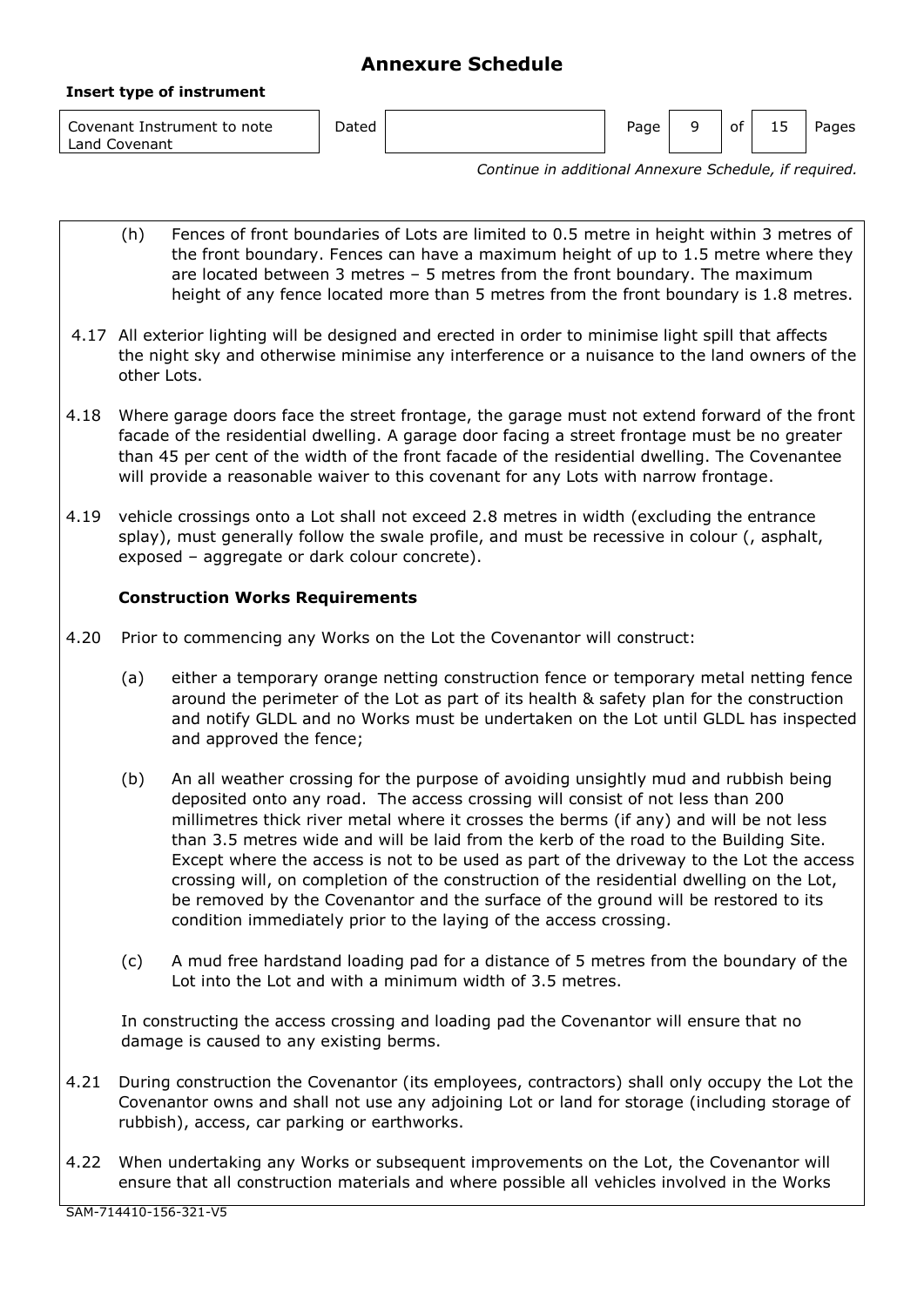### **Insert type of instrument**

| Covenant Instrument to note<br>Land Covenant | Dated |  | Page | 10 | ot | -- | Pages |
|----------------------------------------------|-------|--|------|----|----|----|-------|
|----------------------------------------------|-------|--|------|----|----|----|-------|

*Continue in additional Annexure Schedule, if required.*

are contained within the Lot and will use its best endeavours not to impede the enjoyment of any other owner within the Subdivision or the aesthetic quality of the Subdivision. 4.23 The Covenantor must ensure: (a) that no concrete truck servicing any construction activities on the Lot dumps concrete slurry on the Land or within the development; (b) that concrete slurry from exposed aggregate concrete is to be contained on the Lot and not allowed to enter the stormwater system, The Covenantor will be responsible for all costs of remediation required as a result of a breach of this covenant. 4.24 The Covenantor must complete the construction of the residential dwelling and any accessory buildings (including the exterior and where appropriate paint or stain the exterior) within one year of commencement of laying down the foundations. 4.25 The Covenantor shall ensure that all storm water run-off shall be properly channelled in accordance with Local Authority and engineering standards. 4.26 The Covenantee must not allow any builder to commence any Works on the Lot without first ensuring that the builder is familiar with the requirements of the covenants contained in this clause 4 and all other covenants relating to the construction of either a Single Storey Residential Dwelling or a Two Storey Residential Dwelling. The Covenantor shall be responsible for ensuring that the covenants contained in this clause 4 are complied with. 4.27 In order to ensure the performance of the construction works requirements specified under clauses 4.20 to 4.26 in respect of the Works to be undertaken on the Lot (the "Construction Works Requirements"), at the same time as the Covenantor submits its Concept Plans and Specifications to GLDL pursuant to clause 4.1, the Covenantor must pay GLDL a performance bond of \$2,000 (the "Bond"). The Bond may be retained by GLDL until it has given its final approval pursuant to subclause (c) below, on the following terms and conditions: (a) without prejudice to any other rights or remedies, GLDL may at any time and from time to time enter onto the Lot to undertake any inspections that it deems necessary and/or to take all steps and do all things as it deems necessary in order to ensure the compliance with the Construction Works Requirements including, but not limited to, giving any notices to either the Covenantor or its builder/contractors to rectify any breach, ordering the cessation of any activity or Works, undertaking any works required to rectify any breach without the Covenantee or GLDL being liable to the Covenantor in any respect; (b) all or any expenses incurred by GLDL under this clause will constitute a debt due to GLDL by the Covenantor and may be recovered by GLDL by deduction from the money deposited with GLDL under this Bond.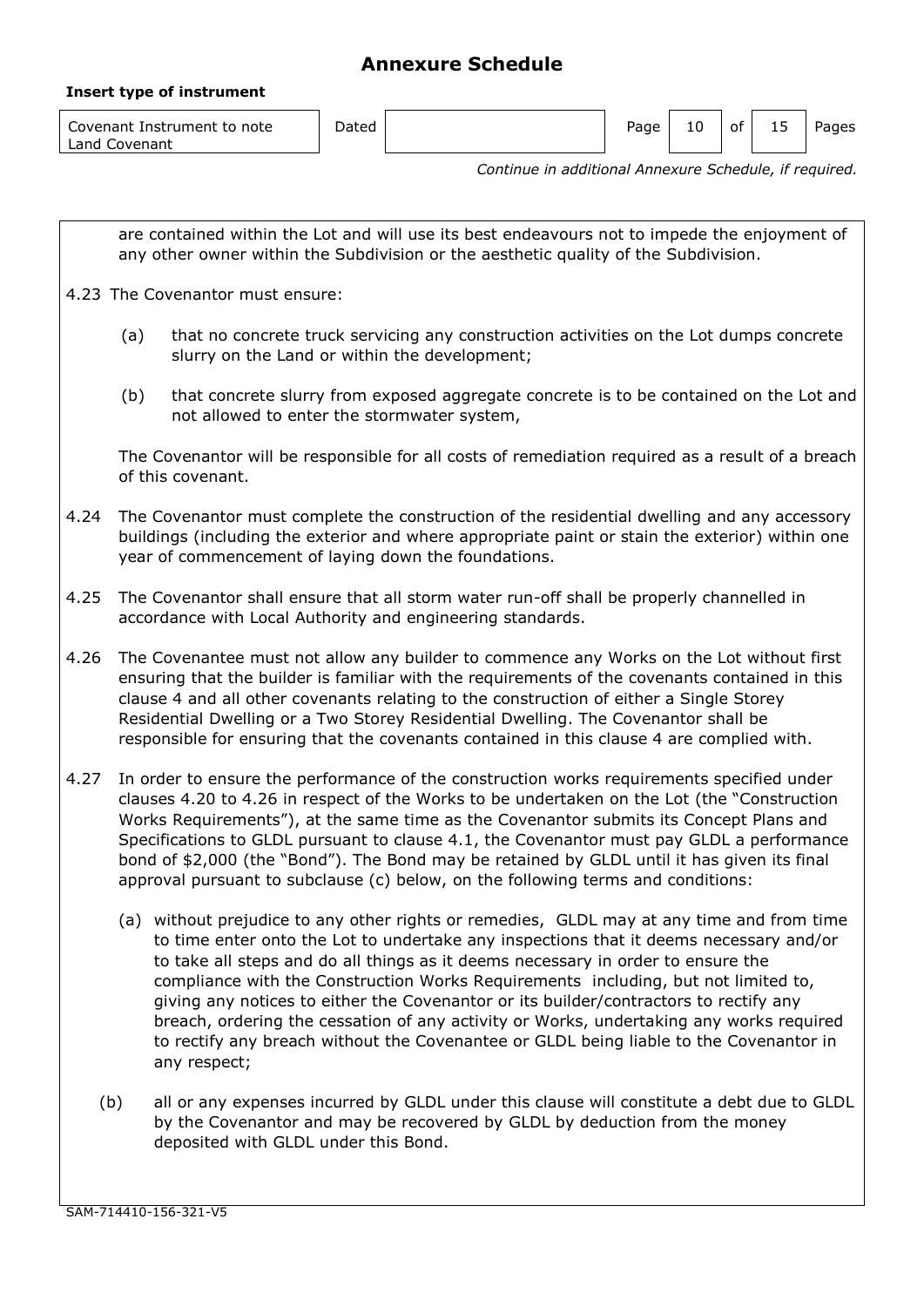**Insert type of instrument**

Covenant Instrument to note Land Covenant

Dated **Page 11** Of 15 Pages

*Continue in additional Annexure Schedule, if required.*

(c) any balance of the money paid by the Covenantor under this Bond and remaining in the hands of GLDL after all expenses incurred by GLDL under this clause have been met are to be paid by GLDL to the Covenantor after GLDL's final inspection of the finished construction of the residential dwelling and other Works on the Lot and GLDL being satisfied, in its sole determination, that the Construction Work Requirements have been complied with.

# 5. **Landscape Covenants**

- 5.1 The Covenantor will not:
	- (a) Plant pinus radiata or macrocarpa trees on the Lot.
	- (b) Permit trees to grow on the Lot to a height exceeding 6.5 metres above the highest point of the natural level of the respective Lot. However if such tree unreasonably obstructs the view of any other Lot within the Subdivision then at the request of the affected Lot the Covenantor will trim the tree to a height of five metres.
	- (c) Grow a hedge line along any boundary of more than 1.8 metres in height above the ground level or grow a hedge line of more than 0.5 metres in height within the Building Line, road, right of way/access frontage area.
	- (d) Allow the road frontage of the Lot to become untidy.

# 6. **Maintenance Covenants**

- 6.1 The Covenantor will be responsible for all costs of repairing any damage caused to the landscape, roading, kerbs or other parts of the Subdivision arising from its use of the Lot directly or indirectly including any damage caused by the Covenantor or any of its employees, contractors. visitors or invitees.
- 6.2 The Covenantor shall pay the Covenantee by automatic payment from the date of possession until commencement of construction of the residential dwelling (being a date accepted by the Covenantee) the sum of \$30.00 per week (including GST) contribution for the mowing of the Covenantor's section by servants, agents or contractors employed by the Covenantee. This automatic payment will be set up at settlement and will continue until the plans are approved and building commenced. The parties acknowledge that this weekly payment has been calculated to average out lawn mowing of a Lot that will be required weekly during grass growth periods or fortnightly/monthly during winter months.
- 6.3 At all times from possession date, the Covenantor will keep the Lot and adjacent road or access way frontage in a good tidy order and condition and free from any rubbish or debris, with the residential curtilage maintained and lawns mown. The Covenantor will ensure that any trees planted by the Covenantee on the any road or access way frontage are regularly watered by the Covenantor. The Covenantor will also keep any terrace banks on the lot maintained in a good tidy order and condition.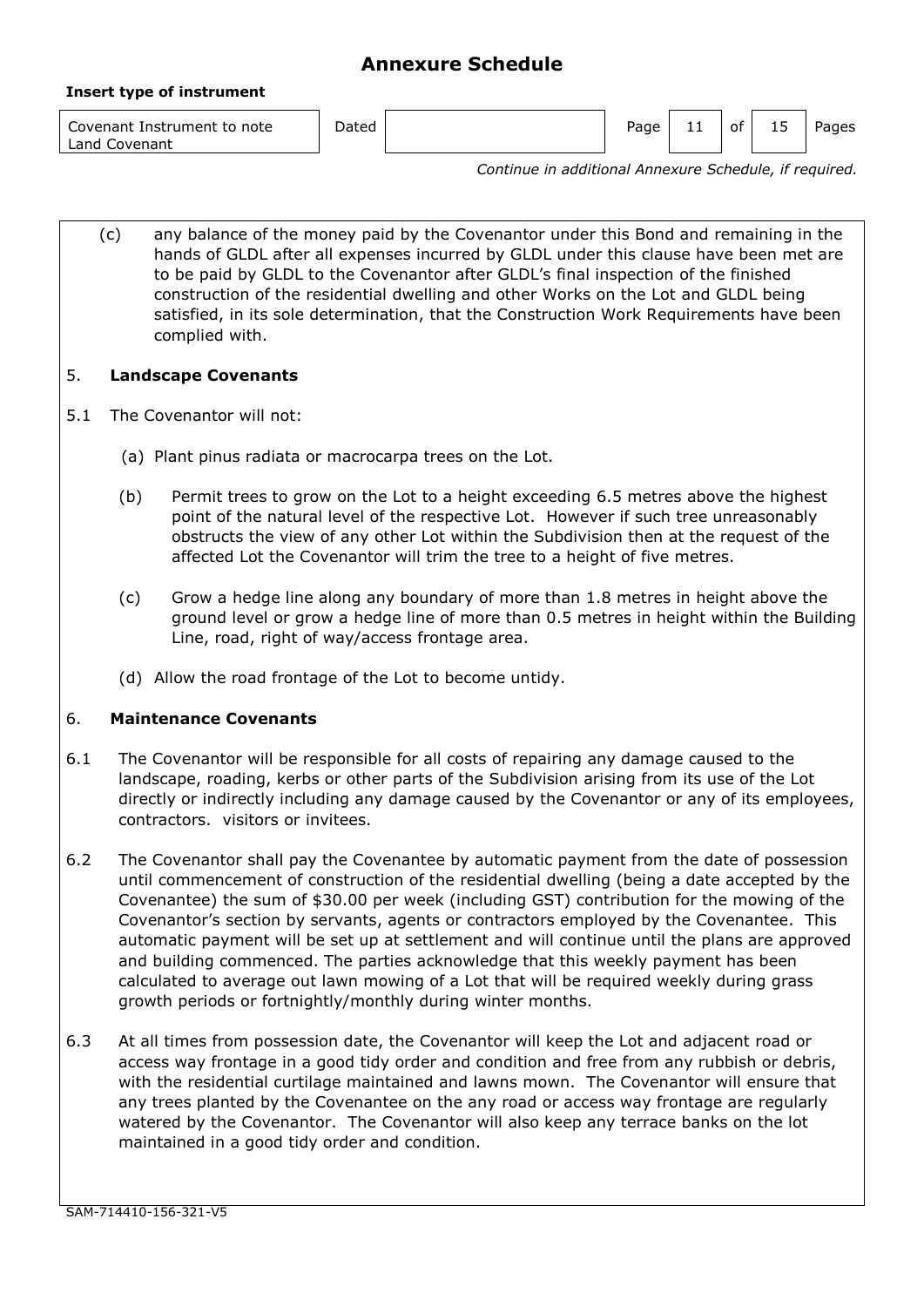#### **Insert type of instrument**

| Covenant Instrument to note | Dated | Page | ∸∸ | - ot | ∸ → | Pages |
|-----------------------------|-------|------|----|------|-----|-------|
| Land Covenant               |       |      |    |      |     |       |

*Continue in additional Annexure Schedule, if required.*

6.4 The Covenantor must:

- (a) repair any damage to the Lot within a reasonable timeframe;
- (b) maintain the residential dwelling, accessory buildings and other improvements on the Lot and not allow them to become dilapidated or to fall into disrepair and must undertake maintenance or repairs within a reasonable timeframe.

## 7. **Restrictive Covenants**

- 7.1 Once construction of the Single Storey Residential House has been substantially completed, any caravan (including campervan) owned for recreational purposes may be kept on the property provided it is stored at the rear of the residential dwelling concealed from view from the rest of the Subdivision by a fence or enclosure. Any such caravan will not be used for residential use on the Lot. The Covenantor will not bring onto or allow to remain on the Lot or any internal road of the Subdivision any caravan, vehicle, boat or other equipment or materials or machinery that in the opinion of the Covenantee detrimentally affects the aesthetics or amenities of the Subdivision.
- 7.2 No building or residential dwelling on the Lot will be occupied until it has been substantially completed, all Local Authority completion certificates obtained, the exterior completed including where appropriate painted or stained and all ancillary work such as fencing, landscaping, lawns sowing, letter box have been completed or installed and all driveways or vehicle access have been completed in a permanent continuous surfacing of concrete, concrete block brick paving or sealing to the reasonable satisfaction of the Covenantee.
- 7.3 No more than one advertising sign will be displayed on the Lot or on the road frontage of the Lot at any time.
- 7.4 The Lot will not be used in any way (other than for residential purposes) which in the opinion of the Covenantee (whose decision will be final) would detrimentally affect the amenities of the Subdivision and neighbourhood.
- 7.5 The Covenantor shall not keep any poultry or farm animals and not breed for commercial purposes any animals or birds on the Lot.
- 7.6 The Covenantor will not allow to remain on any wall, fence, structure or building on the Lot any graffiti or similar disfiguring for more than five working days, from the date that it occurred or was brought to the notice of the Covenantor.
- 7.7 The Covenantor will not further subdivide the Lot without the prior written consent of the Covenantee.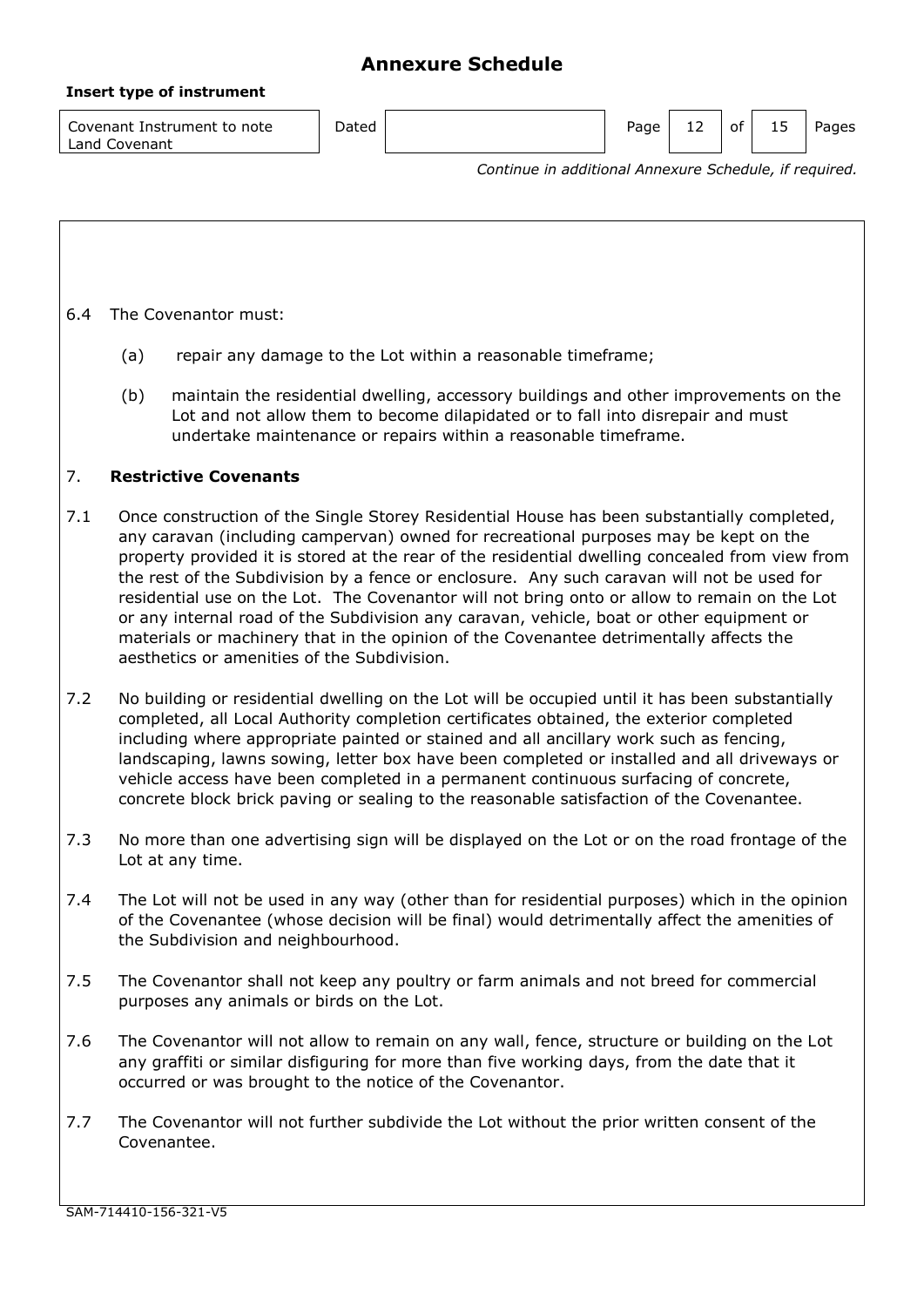| Covenant Instrument to note<br>Land Covenant | Dated | Page | -- | 0t | ∸ → | Pages |
|----------------------------------------------|-------|------|----|----|-----|-------|

*Continue in additional Annexure Schedule, if required.*

- 7.8 The Covenantor shall not install a satellite dish on any side of the residence or building fronting a street.
- 7.9 The Covenantor must not allow any nuisance or disturbance to be caused to the owner or occupier of any neighbouring Lots.
- 7.10 Each Lot will have only one vehicle crossing.
- 7.11 Despite any other covenant in this Instrument, up until the commencement of the construction of a residential dwelling on the Lot, during the period between 15 December and 1 February, the Covenantor and invitees (to a maximum of 10 people at any one time) may camp on the Lot provided that the Covenantor and its invitees otherwise comply with covenants contained in this instrument (in particular clauses 6.3 & 7.9). All vehicles, structures and camping equipment must be removed from the Lot by the end of the period specified above. The Covenantor will be responsible for any acts or omissions of its invitees.

## 8. **General Covenants**

**Insert type of instrument**

- 8.1 All entry onto any adjacent land is entirely at the risk of the person entering. All persons accessing adjacent land will comply with all health and safety requirements.
- 8.2 The Covenantor will not require any contribution from the Covenantee nor the Local Authority towards the cost of fencing any common boundary between the Lot and land owned by these parties and every transfer from the Covenantee will include a fencing covenant in accordance with the Fencing Act 1978 in favour of the Covenantee and the Local Authority.

## 9. **Breach of Covenants**

- 9.1 Without prejudice to any other legal remedy, the Covenantee may serve written notice to the Covenantor requiring it to remedy a breach of the covenants contained in this Instrument within seven (7) days of receipt of the notice in writing and upon the expiry of seven (7) days a sum of \$1,000.00 per day (including GST) will be payable by the Covenantor until such time as the breach is remedied and the Covenantee or other party serving the notice will in addition be entitled to recover all costs incurred including all professional and legal costs calculated on a solicitor/client basis and to exercise any other remedies available.
- 9.2 The Covenantor will remove or cause to be removed from the Lot any building or structure or cease to carry out the activity that offends the covenants in this Instrument or places the Lot in breach for non-observance of the stipulations and restrictions contained or implied by the covenants in this Instrument.
- 9.3 The Covenantor will replace any building materials used in breach of the stipulations and restrictions contained in the covenants in this Instrument so that the building or structure complies with these covenants.
- 9.4 The Covenantee reserves the right to enter onto the Lot upon giving reasonable notice in order to take whatever action it deems necessary to rectify any breach of the covenants in this Instrument. Where the Covenantee or its agent or any other party to these covenants is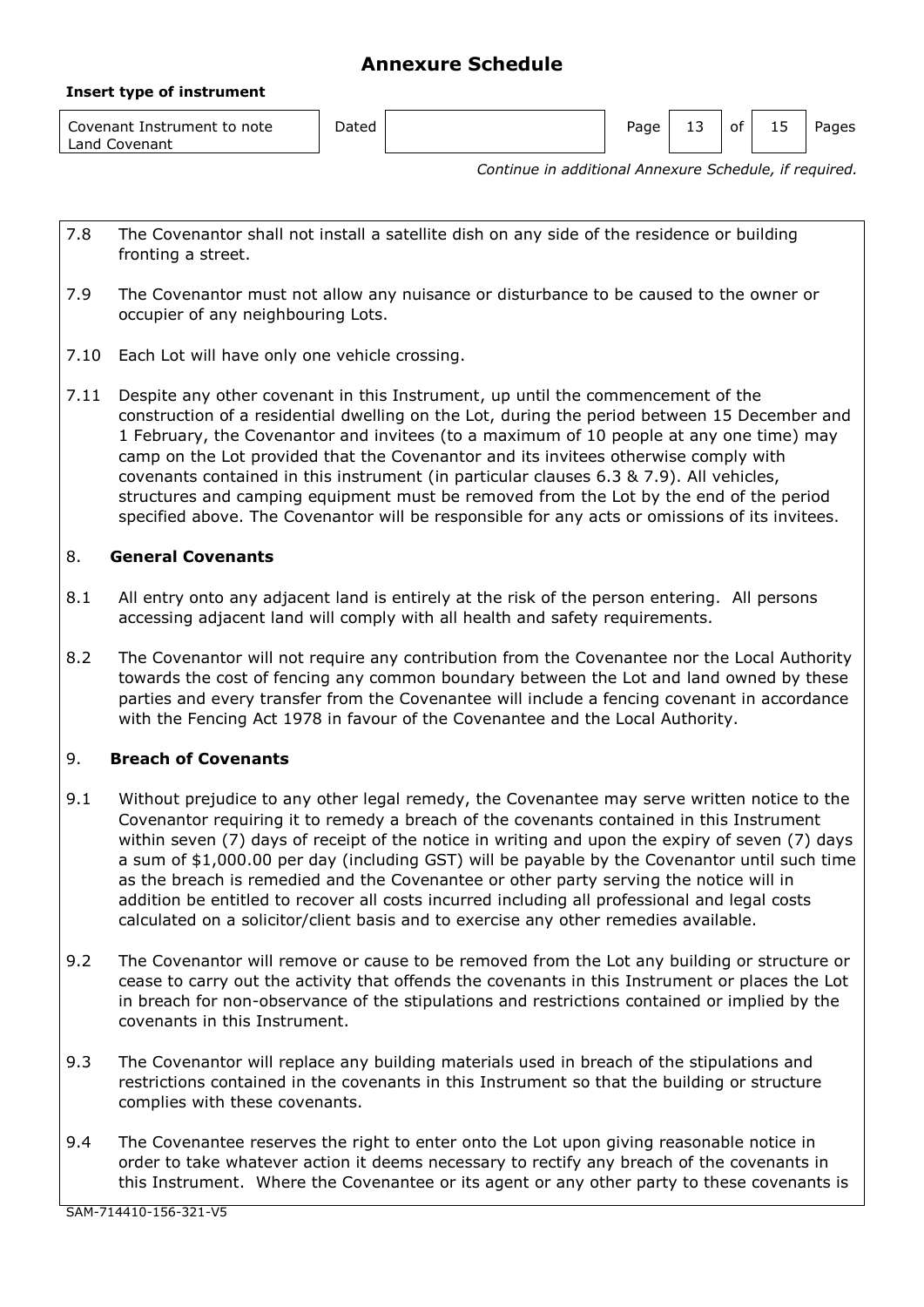#### **Insert type of instrument**

Covenant Instrument to note Land Covenant

Dated **Page 14 of 15 Pages** Page 14 of 15 Pages

*Continue in additional Annexure Schedule, if required.*

required to expend money to rectify or make good any damage or loss caused by a breach of these covenants by the Covenantor (or the guests, servants, employees, contractors, agents, invitees, tenants or licensee of the Covenantor) the Covenantee or its agent will be entitled to recover the amounts (which will be payable 7 days after the date of Invoice) they expended as a debt in any action in any Court of competent jurisdiction and such sum may include all costs howsoever incurred including the professional and legal costs calculated on a solicitor/client basis and interest on any monies from the date due until paid at an interest rate of 7% per annum plus the 90-day bill rate displayed at or about 10.45 am on the due date for payment on the New Zealand Financial Markets Association page BKBM, or its successor or equivalent page .

- 9.5 The Covenantor will at all times indemnify and keep indemnified the Covenantee against all proceedings, costs, claims and damages in respect of any breaches of any of the covenants in this Instrument by the Covenantor.
- 9.6 Neither the Covenantee or GLDL shall be required or obliged to enforce all or any of the covenants (including the requirement to follow the covenants), stipulations and restrictions contained herein nor will they be liable to the Covenantor for any breach thereof by any of the registered proprietors from time to time of the other Lots which are subject to the covenants contained in this Instrument.

# 10. **Dispute resolution**

- 10.1 If any dispute arises between the parties in connection with this Instrument the matter will be referred to mediation. Mediation may be initiated by either party giving notice in writing to the other and identifying the dispute whereupon the parties will agree on a mediator. If they cannot agree upon a mediator within 10 working days of such notice, then a mediator will be appointed by the President of the Arbitrators and Mediators Institute of New Zealand to act in accordance with the Mediation Protocol of the Institute;
- 10.2 Any dispute in respect of matters arising from this Instrument which is not resolved by mediation will be referred to arbitration under the Arbitration Act 1996. The arbitration will be by one arbitrator if the parties can agree upon one but failing agreement, an arbitrator will be appointed by the President of the Arbitrators & Mediators Institute of New Zealand.

# 11. **Waiver of Covenants**

11.1 Notwithstanding these covenants the Covenantee will be entitled to waive strict compliance with these covenants (except for the covenants restricting construction to that of a Single Storey Residential House) provided that if the Covenantee decides in its sole discretion that the proposed amendments are generally in accordance with the aims expressed in clause 2.3 and in accordance with the continued harmony of the property within the Subdivision generally and for avoidance of doubt the decision as to this waiver by the Covenantee will be final and not subject to any review whatsoever. The Covenantor shall be responsible for the Covenantee's reasonable fees in relation to the waiver of any covenants pursuant to this clause or the provision of any other consent.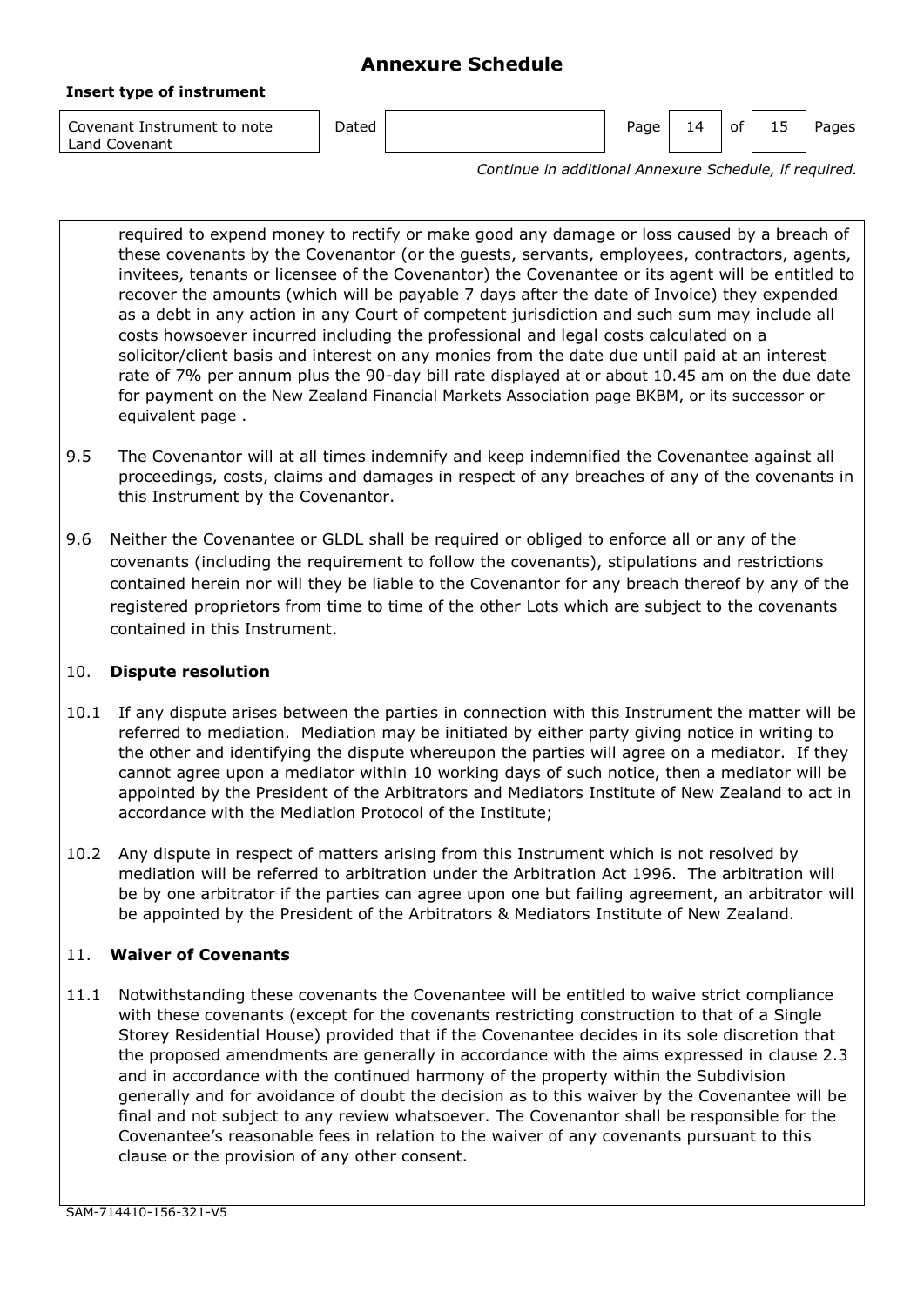|  |  |  | <b>Insert type of instrument</b> |
|--|--|--|----------------------------------|
|--|--|--|----------------------------------|

Covenant Instrument to note Land Covenant

Dated **Page 15** of 15 Pages 15 pages

*Continue in additional Annexure Schedule, if required.*

- 11.2 If the Covenantee does consider granting a waiver of these covenants pursuant to clause 4.3 or 11.1, it shall have no obligation to act reasonably or in accordance with previous decisions when making its decision. If a waiver to these covenants is granted by the Covenantee then that particular Lot owner and the Lot shall not be in breach of these covenants only for the reason that it does not comply with the relevant covenant in respect of which the waiver has been granted. Any waiver granted under this clause 11 shall not set a precedent and the Covenantee will not be obliged to grant or consider similar waivers in respect of any other Lots or for the benefit of any other Covenantors'.
- 11.3 No Covenantor may make any claim against the Covenantee or GLDL in respect of either granting or not granting any waiver of these covenants nor in respect of any effect or consequences of any such decision to either grant of not to grant any such waiver. This clause shall survive the expiry of these covenants.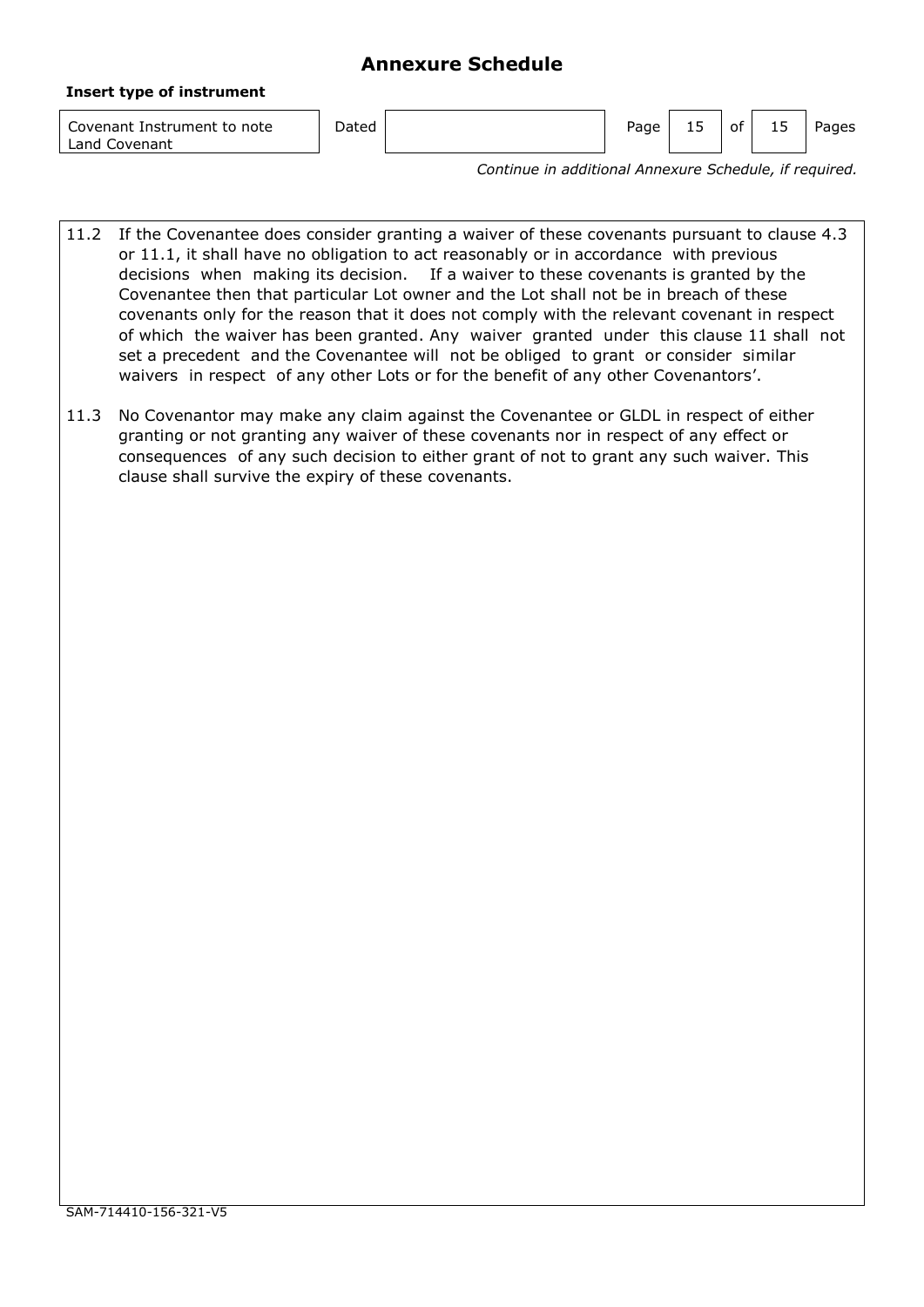# **Covenant Instrument to Note Land Covenant**

Sections 116(1)(a) & (b) Land Transfer Act 2017

**Covenantor** *Surname(s) must be underlined*.

## **GREENSTONE LAND DEVELOPMENTS LIMITED**

**Covenantee** *Surname(s) must be underlined*.

### **GREENSTONE LAND DEVELOPMENTS LIMITED**

## **Grant of Covenant**

**The Covenantor**, being the registered owner of the Burdened Land(s) set out in Schedule A, grants to the Covenantee (and, if so stated, in gross) the covenant(s) set out in Schedule A, with the rights and powers or provisions set out in the Annexure Schedule(s).

**Schedule A** *Continue in additional Annexure Schedule, if required.*

| <b>Purpose of covenant</b> | Shown (plan<br>reference)                                                    | <b>Burdened Land</b><br>(Record of Title)                                           | <b>Benefited Land</b><br>(Record of Title) or in<br>gross |
|----------------------------|------------------------------------------------------------------------------|-------------------------------------------------------------------------------------|-----------------------------------------------------------|
| Land Covenants             | <b>Restrictive Covenants</b><br>set out in the attached<br>Annexure Schedule | Lots $2$ to $45$<br>(inclusive) DP 538667<br>RT's 1060229 to<br>1060272 (inclusive) | in gross                                                  |

## **Covenant rights and powers (including terms, covenants and conditions)**

*Delete phrases in [ ] and insert memorandum number as required; continue in additional Annexure Schedule, if required.*

| The provisions applying to the specified covenants are those set out in:         |  |  |  |  |  |  |
|----------------------------------------------------------------------------------|--|--|--|--|--|--|
| registered under section 209 of the Land Transfer Act 2017.<br>Momorandum numbor |  |  |  |  |  |  |
| the Annexure Schedule attached.                                                  |  |  |  |  |  |  |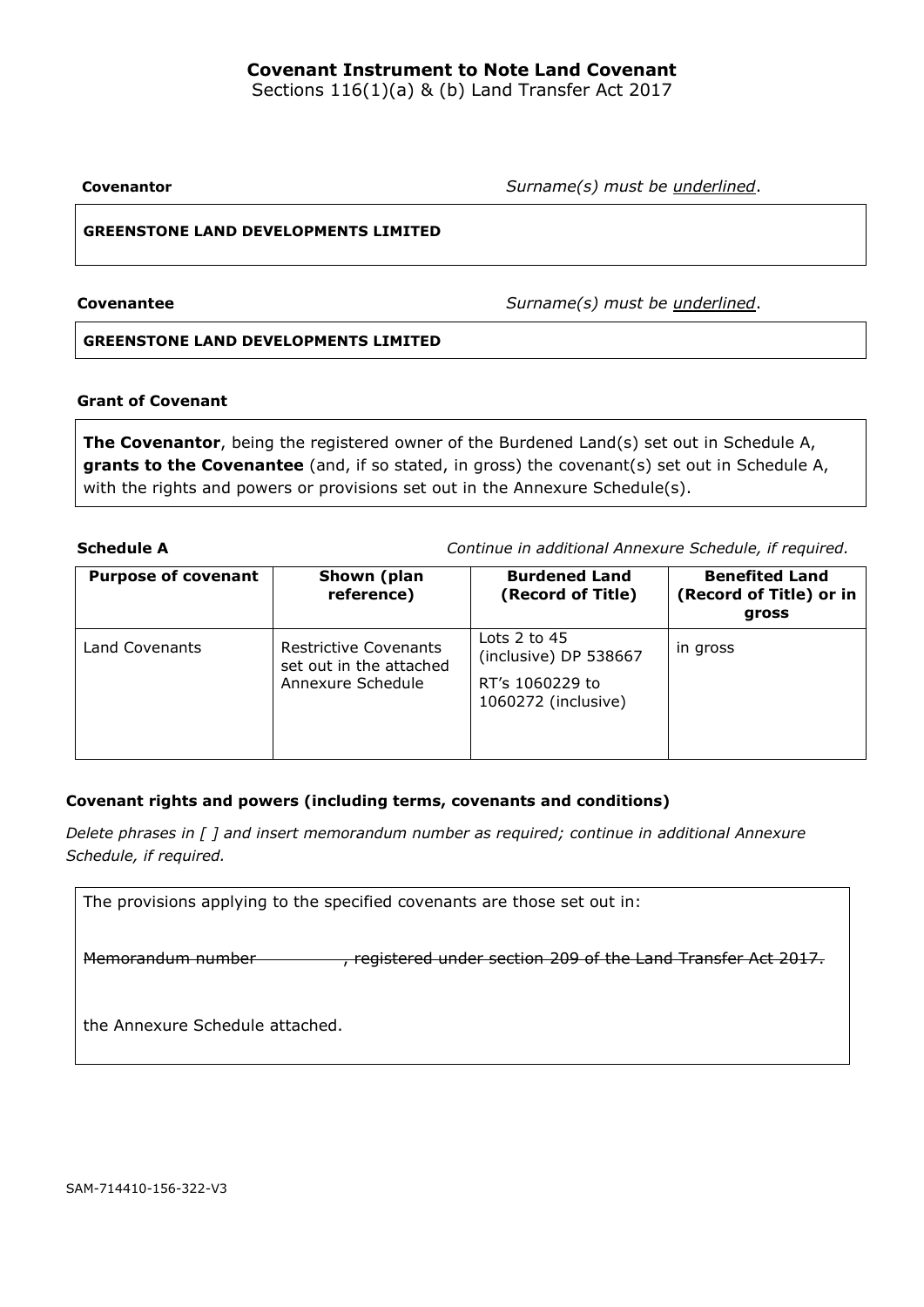### **Insert type of instrument**

Covenant Instrument to note Land Covenant

Dated **Page 2** of 6 Pages 2 of 6 Pages

*Continue in additional Annexure Schedule, if required.*

## **Land Covenants**

## 1. **Definitions and Interpretation**

### 1.1 **Definitions**

(a) In this instrument:

"Instrument" means this Covenant Instrument to Note Land Covenant creating the land covenants.

"Land" means all the land contained in record of title 815156.

"Local Authority" means the Hastings District Council or any successor.

"Lot" or "Lots" means a lot or lots described in Schedule A as the Burdened Land and the Benefited Land.

"Resource Consent" means RMA20190372 or any variation or new resource consent for further stages of the development.

"Single Storey Residential Dwelling" means a residential dwelling (and all accessory buildings) designed for and occupied exclusively as one household unit for residential purposes only and restricted to and consisting of a single storey building(s) of no more than 6.4 metres above the ground level of the Lot at its highest point immediately prior to commencement of preparation for Works.

"Subdivision" means the subdivision and development to be undertaken by the Covenantee on the Land (or any successor titles) and pursuant to the Resource Consent or any variation or new resource consent for further stages of the development.

"Two Storey Residential Dwelling" means a two storied residential dwelling (and all accessory buildings) designed for and occupied exclusively as one household unit for residential purposes only.

"Works" means the undertaking of any work on a Lot in relation to the residential dwelling, ancillary buildings and structures (including the erection and any alteration), all fencing (boundary and internal) and any site works or earthworks (including landscaping) of any nature whatsoever.

## 1.2 **Interpretation**

- (a) In this instrument words and expressions denoting the singular will include the plural.
- (b) The Covenantor and the Covenantee includes the successors, executors, administrators and permitted assigns (as the case may be) of the Covenantor and the Covenantee.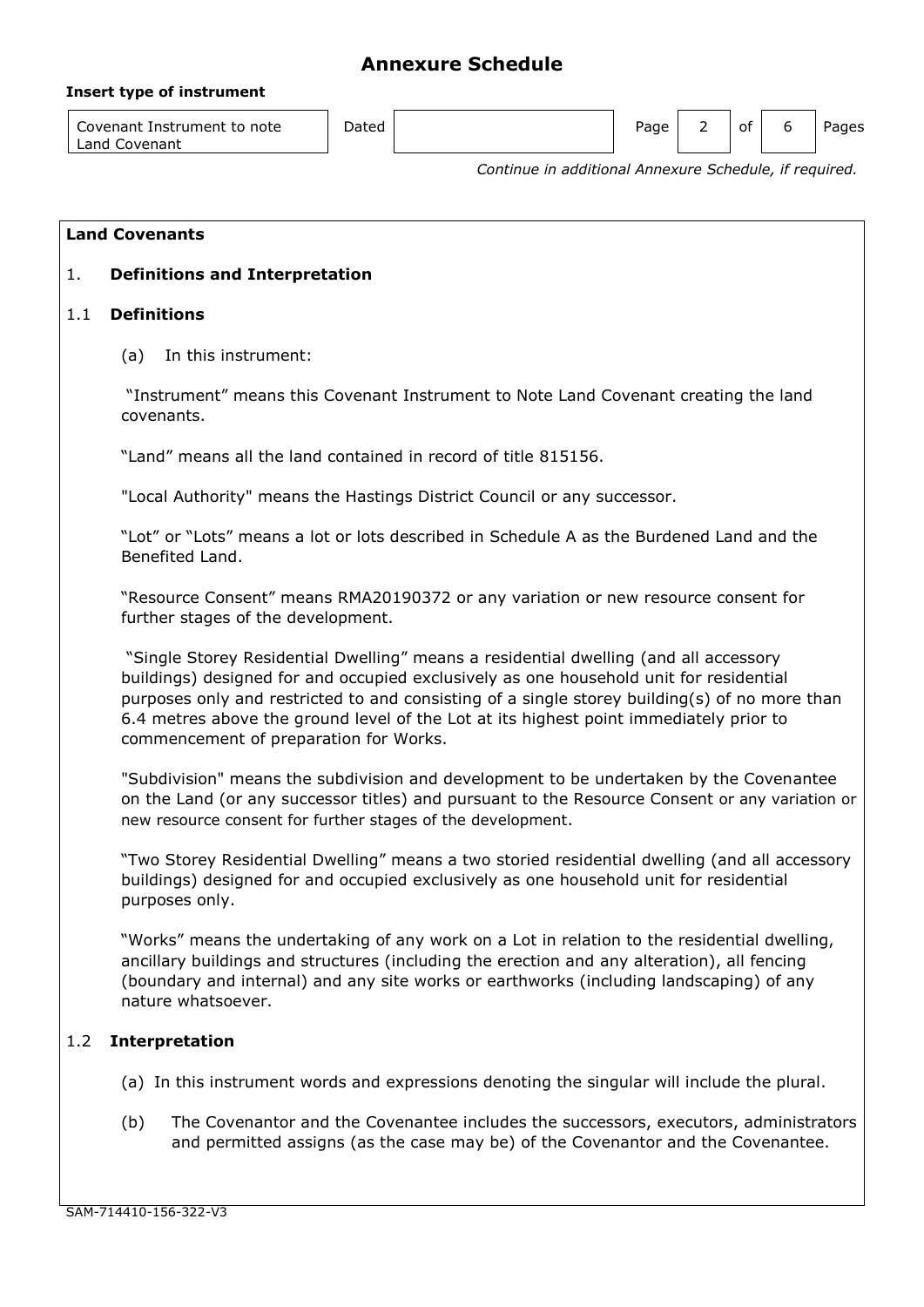### **Insert type of instrument**

Covenant Instrument to note Land Covenant Dated **Page 3** of 6 Pages 1 Page 3 of 6 Pages

*Continue in additional Annexure Schedule, if required.*

# 2. **Introduction**

- 2.1 The Covenantee is the registered proprietor of the Land.
- 2.2 The Covenantee is intending to develop the Land into residential sections in a number of stages. Stage 1 of the development is a subdivision in accordance with the Resource Consent for the creation of residential sections.

# 3. **Top Soil**

- 3.1 Background during the construction of a residential dwelling on a lot, the creation of the building platform usually requires the excavation and then removal of anywhere between 40 to 100 m<sup>2</sup> of top soil from the site. The removal and disposal of the top soil is a cost to the Covenantor. The Covenantee may have need of top soil for its further development in Hawke's Bay.
- 3.2 When the Covenantor or its contractor intends to commence the excavation of the building platform on the Lot, the Covenantor will immediately give notice to the Covenantee. The Covenantee will then have the option to take the top soil excavated from the building platform but must exercise this option in a reasonable timeframe by giving notice to the Covenantor.
- 3.3 If the Covenantee does exercise the option in clause 3.2 then the Covenantor shall at its cost excavate the building platform in a manner so that the top soil excavated is clean top soil (being top soil which is reasonably free of other materials and debris including concrete, vegetation, wood, trees, roots etc. The Covenantee will not have any obligation to take top soil that is not clean top soil.
- 3.4 Provided that the top soil is clean top soil, then the Covenantor will arrange to transport the top soil to a location in the Subdivision specified by the Covenantee. The top soil will otherwise be free of charge to the Covenantee.
- 3.5 If the Covenantee does exercise the option in clause 3.2, the Covenantee if required by the Covenantor, after the obligations of clause 3.4 are completed, will supply the Covenantor with top soil if more top soil is required to complete the final landscaping of the Property.
- 3.6 The covenants contained in clauses 3.2 to 3.5 shall expire on 30 January 2025.

## 4. **Restrictions applying to on sale of a Lot**

4.1 In order to prevent competition with the Covenantee and speculation by way of the on-sale of the residential sections, the Covenantor covenants in favour of the Covenantee: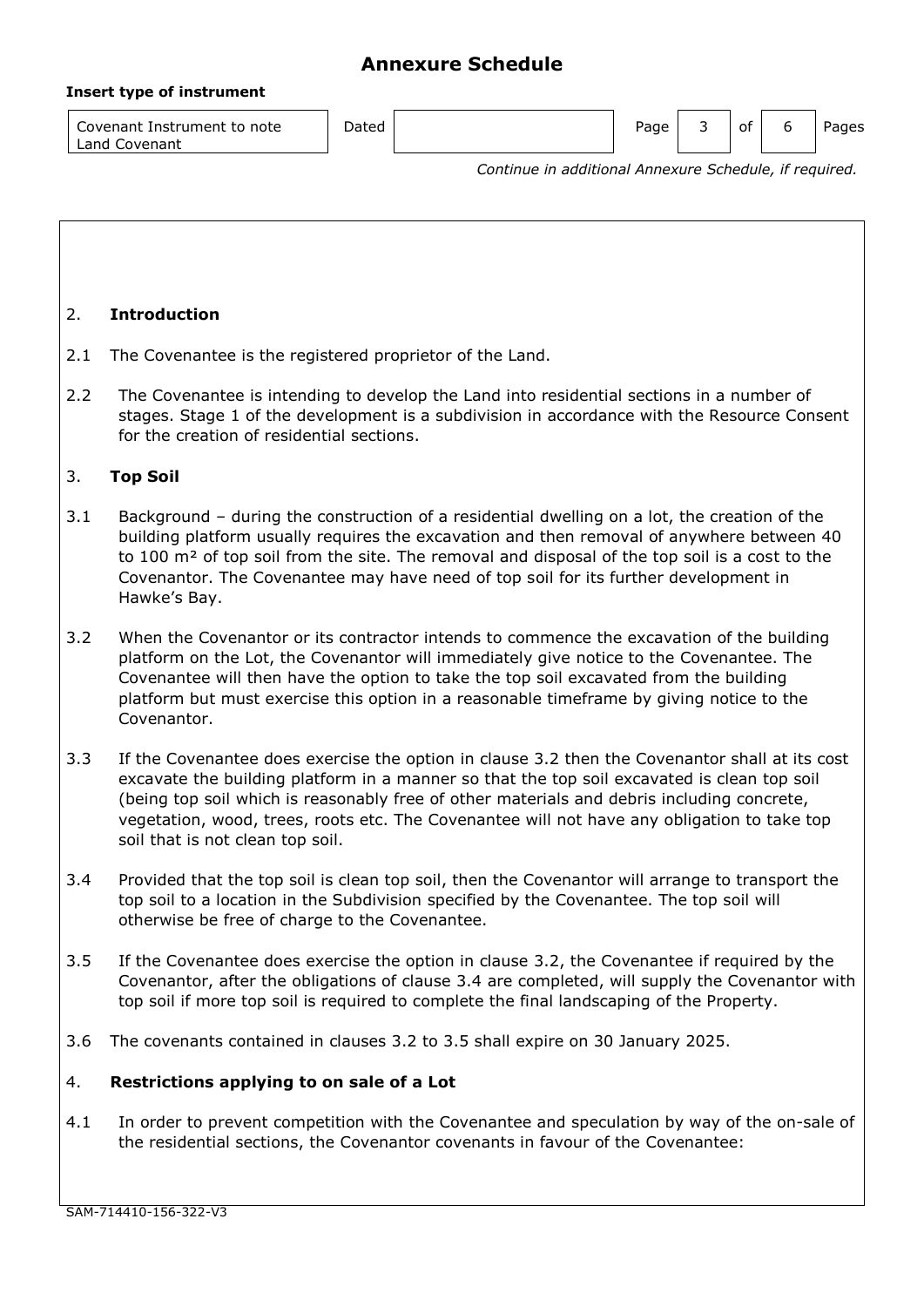#### **Insert type of instrument**

Covenant Instrument to note Land Covenant

| Dated | Page | $\Delta$ | $\overline{\phantom{0}}$<br>οt | ь | <sup>o</sup> ages |
|-------|------|----------|--------------------------------|---|-------------------|
|       |      |          |                                |   |                   |

*Continue in additional Annexure Schedule, if required.*

(a) that the Covenantor shall not, within six years of purchasing the Lot, sell, gift, transfer, assign or otherwise part possession of the Covenantor's rights, title and interest as registered proprietor of the Lot prior to there, either being on the Lot or the completed construction on the Lot of either a Single Storey Residential Dwelling or a Two Storey Residential Dwelling which has been issued a code of compliance by the Local Authority ("Sale") without the prior written consent of the Covenantee (which the Covenantee shall have the unfettered right to refuse); and

- (b) that in consideration of the Covenantee giving such consent to the Sale, the Covenantor shall on the completion of the Sale of the Lot (being the settlement date for the Sale) pay to the Covenantee a sum being the higher of the amount equivalent to 10 % of the gross Sale price of the Lot and any other consideration given by the purchaser for the Lot (plus GST) or 10% of the market value of the Lot at the time of the Sale (plus GST) as assessed by a registered valuer appointed by the Covenantee if the Covenantee decides to appoint a valuer.
- (c) notwithstanding clauses 4.1 (a) & (b), the Covenantee will not unreasonably refuse to provide its written consent under clause 4.1 (a) in the situation where the Sale is made together with an unconditional building contract, between the Covenantor or the Covenantor's related party and the purchaser of the Lot, for the construction of a either a Single Storey Residential Dwelling or a Two Storey Residential Dwelling on the applicable Lot and the building contract is on terms and conditions satisfactory to the Covenantee in all respects) and if the Covenantee provides such written consent pursuant to this clause then the payment specified in clause 4.1 (b) shall not apply.

# 5. **No Complaints Covenants**

- 5.1 The Covenantor acknowledges that the Covenantee, is intending to develop the balance of the Land once stage 1 of the development described in clause 2.2 is completed ("Balance of the Land") and other land that the Covenantee owns or will own within 25 kilometres of the Lot ("Other Land"), into residential sections and dwellings in a number of stages and that the Balance of the Land (or successor title(s)) and Other Land will be the subject of the further stages of the development into residential sections and dwellings (the "Further Development"). The Covenantor will where required by the Covenantee provide its written support and written consent (including any signed "Affected Party Consent Form" that may be required by the Covenantee or the Local Authority) to support any application for the Further Development and provide a reasonable degree of cooperation and support to the Covenantee for the Further Development.
- 5.2 The Covenantor covenants in favour of the Covenantee that it will not take any action under the Resource Management Act 1991 or any other legislation or regulations or an any other manner to oppose or otherwise hinder the Further Development and nor will the Covenantor procure any such action by any third party (including any local authority or governmental body). Without limiting the above, the Covenantor will not:
	- (a) Lodge a submission opposing any resource consent application for the Further Development by the Covenantee;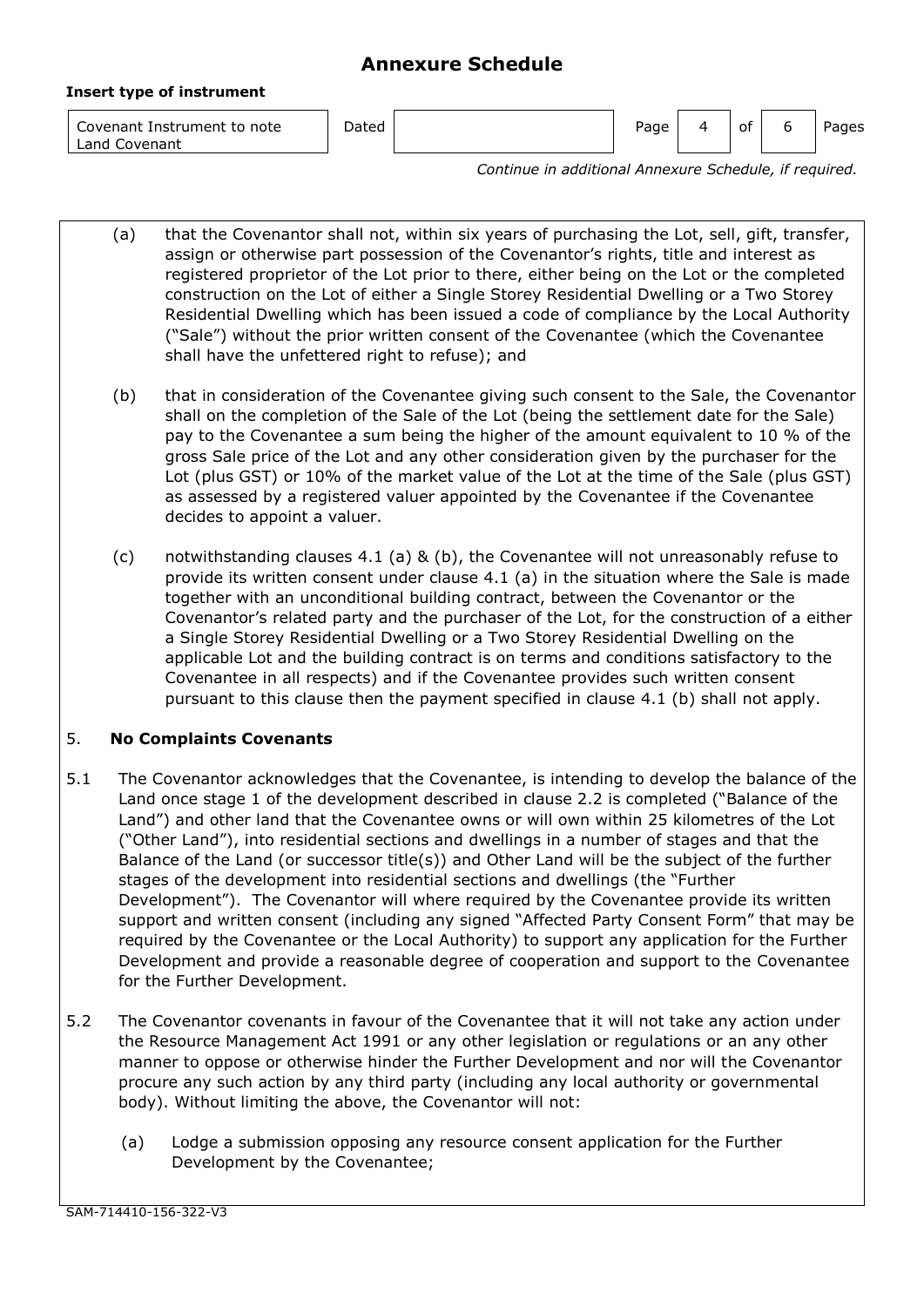#### **Insert type of instrument**

| Covenant Instrument to note<br>Land Covenant | Dated |  | Page |  | 0t |  | Pages |
|----------------------------------------------|-------|--|------|--|----|--|-------|
|----------------------------------------------|-------|--|------|--|----|--|-------|

*Continue in additional Annexure Schedule, if required.*

- (b) Request or procure any plan change or variation in respect of the Land (or any part of it);
- (c) Lodge any submission or any further submission on any district or regional plan which may affect the Further Development;
- (d) take or initiate any enforcement action pursuant to the Resource Management Act 1991 against any acts or omissions of the Covenantee; or
- (e) take any other steps which would or may hinder or interfere with the Further Development.
- 5.3 The Covenantor covenants with the Covenantee not to direct, allow or permit any person to do anything which would amount to a breach of clauses 5.2 if undertaken by the Covenantor.
- 5.4 The Covenantor covenants in favour of the Covenantee that it shall not object to any construction, noise, dust or activity required to complete the Further Development.
- 5.5 The Covenantor acknowledges that without prejudice to any other remedies of the Covenantee, the provisions contained in clause 6.1 of this Instrument will apply in respect of any breach of the covenants by the Covenantor under this clause 5.

## 6. **Breach of Covenants**

- 6.1 Without prejudice to any other legal remedy, the Covenantee may serve written notice to the Covenantor requiring it to remedy a breach of the covenants contained in this Instrument within seven (7) days of receipt of the notice in writing and upon the expiry of seven (7) days a sum of \$1,000.00 per day (including GST) will be payable by the Covenantor until such time as the breach is remedied and the Covenantee or other party serving the notice will in addition be entitled to recover all costs incurred including all professional and legal costs calculated on a solicitor/client basis and to exercise any other remedies available.
- 6.2 The Covenantor will at all times indemnify and keep indemnified the Covenantee against all proceedings, costs, claims and damages in respect of any breaches of any of the covenants in this Instrument by the Covenantor.

## 7. **Dispute resolution**

- 7.1 If any dispute arises between the parties in connection with this Instrument the matter will be referred to mediation. Mediation may be initiated by either party giving notice in writing to the other and identifying the dispute whereupon the parties will agree on a mediator. If they cannot agree upon a mediator within 10 working days of such notice, then a mediator will be appointed by the President of the Arbitrators and Mediators Institute of New Zealand to act in accordance with the Mediation Protocol of the Institute;
- 7.2 Any dispute in respect of matters arising from this Instrument which is not resolved by mediation will be referred to arbitration under the Arbitration Act 1996. The arbitration will